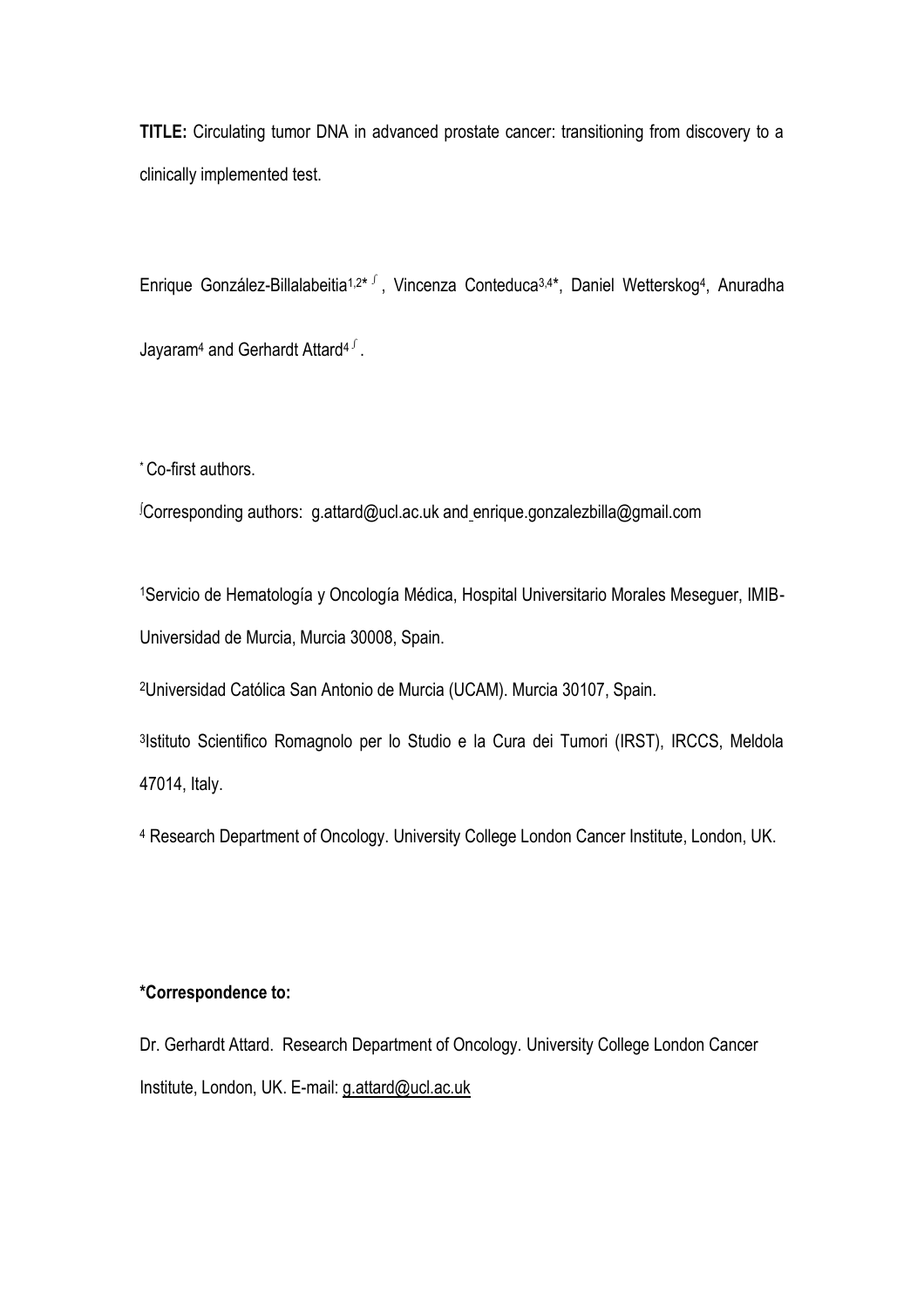Dr. Enrique González Billalabeitia. Servicio de Hematología y Oncología Médica, Hospital Universitario Morales Meseguer, IMIB-Universidad de Murcia, Murcia 30008, Spain. E-mail: [enrique.gonzalezbilla@gmail.com](mailto:enrique.gonzalezbilla@gmail.com)

**Keywords:** prostate cancer, liquid biopsy, cell-free DNA, circulating tumor DNA, biomarker

#### **Summary:**

The genomic landscape of metastatic castration-resistant prostate cancer (mCRPC) differs from that of the primary tumor and is dynamic during tumor progression. The real-time and repeated characterization of this process via conventional solid tumor biopsies is challenging. Alternatively, circulating cell-free DNA (cfDNA) containing circulating tumor DNA (ctDNA) can be obtained from patient plasma using minimally disruptive blood draws and is amenable to sequential analysis. ctDNA has high overlap with the genomic sequences of biopsies from metastases and has the advantage of being representative of multiple metastases. The availability of techniques with high sensitivity and specificity, such as next-generation sequencing (NGS) and digital PCR, has greatly contributed to the development of the cfDNA field and enabled the detection of genomic alterations at low ctDNA fractions. In mCRPC, a number of clinically relevant genomic alterations have been tracked in ctDNA, including androgen receptor (*AR)* aberrations, which have been shown to be associated with an adverse outcome to novel antiandrogen therapies, and alterations in homologous recombination repair (HRR) genes, which have been associated with a response to PARP inhibitors. Several clinical applications have been proposed for cfDNA analysis, including its use as a prognostic tool, as a predictive biomarker, to monitor tumor response and to identify novel mechanisms of resistance. To date, the cfDNA analysis has provided interesting results, but there is an urgent need for these findings to be confirmed in prospective clinical trials.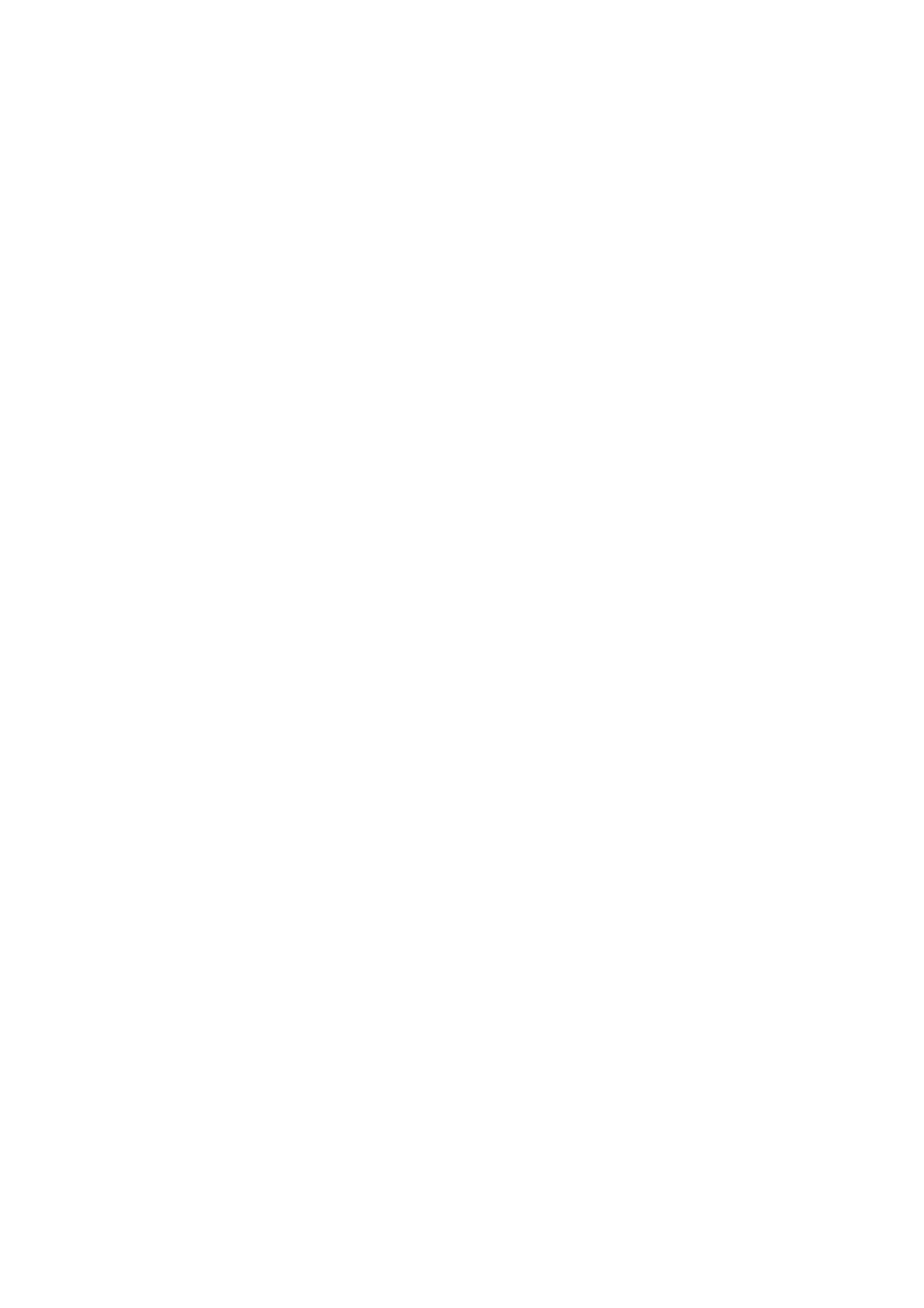## **Introduction**

Prostate cancer is one of the leading causes of cancer death in males in the western world<sup>1</sup>, which occurs following the development of castration resistance. However, metastatic prostate cancers show heterogeneity in their clinical behavior, ranging from slowly progressing disease with long-lasting responses to antiandrogen therapy to rapidly lethal tumors characterized by resistance to available therapies. With the increasing number of options for the treatment of advanced prostate cancer<sup>2,3</sup>, we hypothesize that further improvements in patient outcomes require molecularly directed treatments paired to clinically implementable biomarker tests. This approach requires a stepwise process from biomarker discovery and assay development to clinical qualification, first retrospectively and via the prospective analysis of retrospective collections and then, importantly, in prospective trials where the biomarker defines treatment randomization. The molecular landscape of metastatic castration-resistant prostate cancer has been characterized and includes several recurrent molecular pathways4,5 that are putatively involved in tumor progression and resistance. These pathways include *AR* mutations and amplifications, *TP53* mutations and loss*,* DNA repair gene deletions and *PTEN* loss.

Intrapatient tumor heterogeneity has been associated with the reduced efficacy of systemic therapies in many forms of cancer<sup>6-8</sup>. Advanced prostate cancers are no exception; these cancers have been shown to be driven by multiple competing clones that display intra and intertumor heterogeneity<sup>9</sup>. Evolutionary diversity and clonal evolution might encounter several bottlenecks, including the development of metastasis and selective treatment pressure, that might limit the individual diversity of the main oncogenic drivers<sup>10</sup>. Treatment pressure induces the emergence of multiple clones either by selection or by divergent differentiation9,11-13 (**Figure** 

**1**).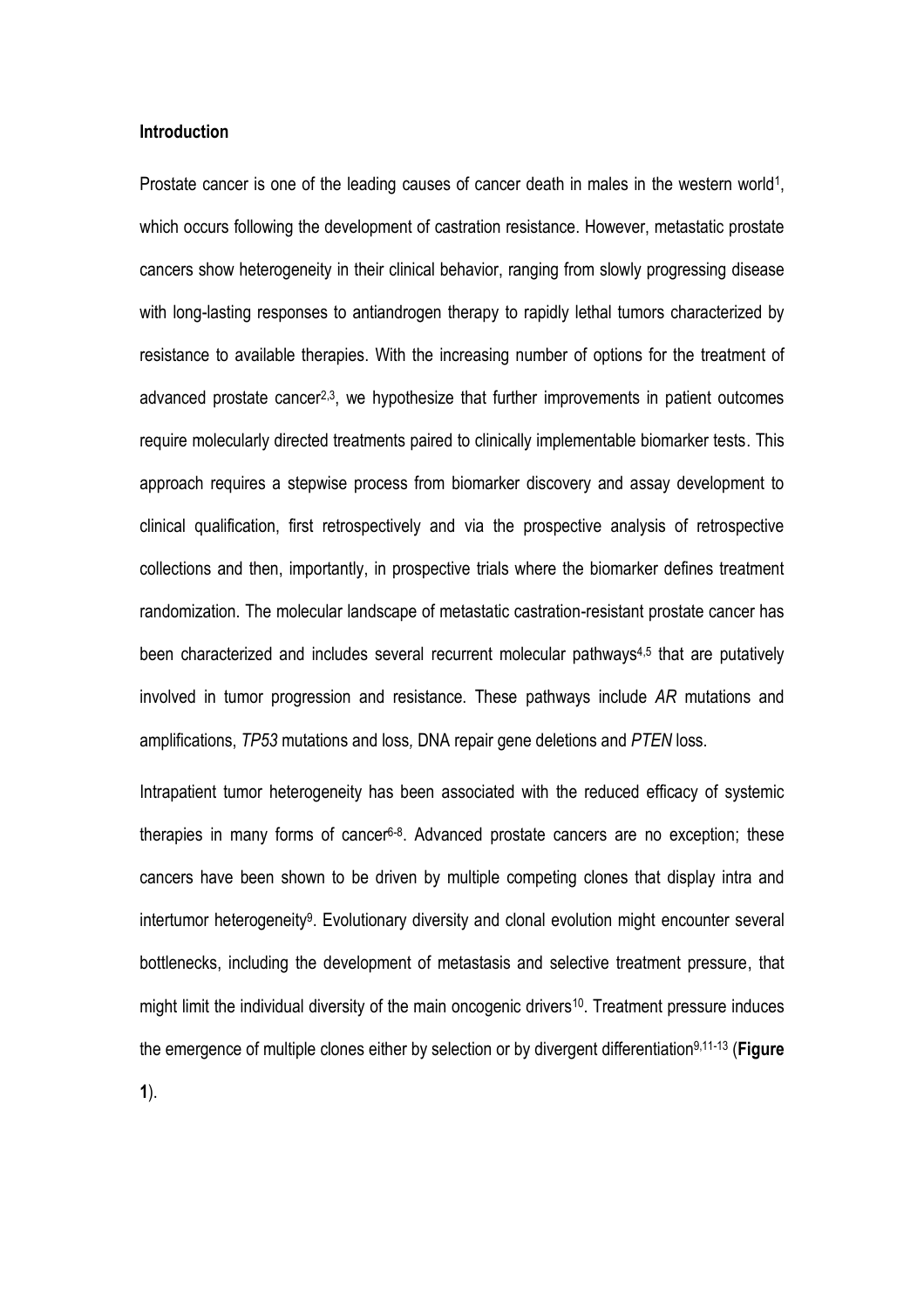Taking a biopsy of a metastasis is the gold standard approach for analyzing the genomic landscape of advanced disease. However, biopsy is invasive, carries a risk of morbidity, and can be technically challenging in bone or deep lymph nodes, which are the most frequent locations of prostate cancer metastases<sup>3</sup>. In addition, although the individual diversity of most oncogenic drivers seems to be limited in advanced metastatic disease, a single metastatic tumor might not capture the total burden of molecular alterations. Most likely, due to these limitations, unlike metastases of other advanced tumors that are biopsied for therapeutic decision-making, recurrent prostate cancer metastases are not routinely biopsied in most centers. An ideal method for personalized therapy needs to be able to, in real-time, identify the most relevant oncogenic drivers of the disease, accurately capture tumor heterogeneity, be minimally invasive and provide the possibility to periodically reassess the molecular phenotype of the disease<sup>14</sup> .

#### **Liquid biopsy**

The term "liquid biopsy" describes the analysis of the molecular features of tumors in samples obtained from the blood and other body fluids such as urine and cerebrospinal fluid. Liquid biopsy includes the analysis of cfDNA<sup>15</sup>, other nucleic acids<sup>15</sup>, circulating tumor cells (CTCs) <sup>16,17</sup> and exosomes<sup>18</sup>.

The presence of cell-free nucleic acids in human blood was first described by Mandel and Métais in 1948<sup>19</sup>. cfDNA can be found in varying quantities in blood, usually at low levels in healthy volunteers and at increased levels in patients after events such as exercise<sup>20</sup>, myocardial infarction<sup>21</sup> or trauma<sup>22</sup>. To date, the most widespread translational research has been on the prenatal assessment of fetal DNA<sup>23-25</sup> and cancer<sup>15,26,27</sup>.

The innovative approach of liquid biopsies for the analysis of components such as cfDNA enables the comprehensive characterization of the evolutionary processes that occur following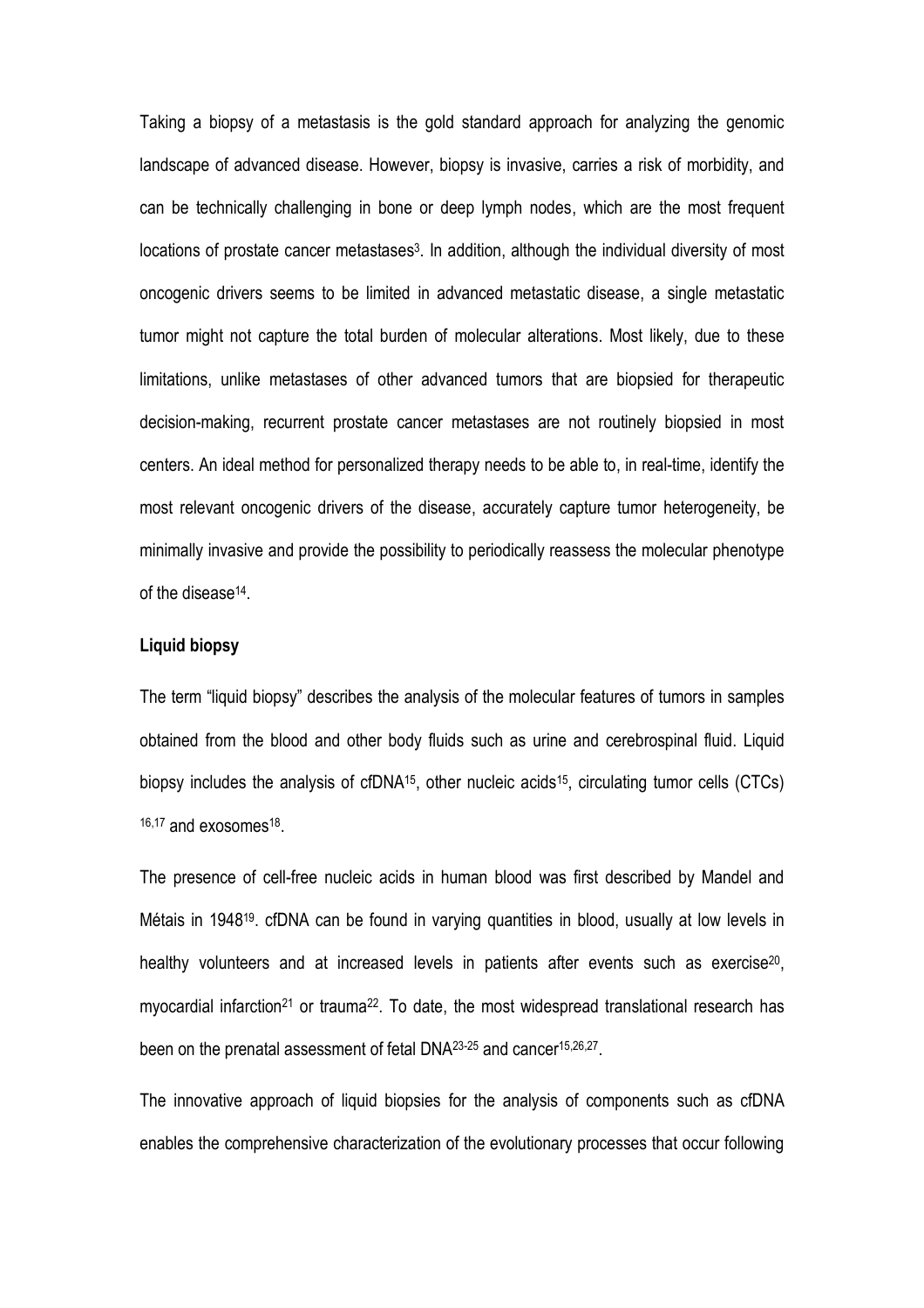treatment response and subsequent progression. Being minimally invasive, cfDNA collection facilitates the repeated sampling in real-time needed to capture tumor evolution and the molecular dynamics of the disease<sup>28</sup> .

The origin of tumor DNA in the circulation has been related to the properties of apoptosis and necrosis<sup>29</sup>. As a result of cell death, tumor DNA can be released from primary and metastatic tumors as well as circulating tumor cells. cfDNA is usually fragmented in small 70-200 base pair fragments with a peak of approximately 166 base pairs<sup>30</sup> corresponding roughly to the length of DNA wrapped around a single nucleosome<sup>31</sup>. Multiple studies have shown that DNA wrapped around nucleosomes is protected from the nuclease activity in blood and that even the tissue of origin can be estimated due to tissue-specific nucleosome positioning $32,33$ .

The presence of cfDNA in plasma is usually higher in cancer patients than in noncancer patients34,35, with concentrations that range from 0 to more than 1000 ng/ml of blood, with an average of 19 ng/ml in first-line metastatic CRPC patients<sup>36</sup>. This concentration depends on several factors, including tumor metastatic volume, metastasis sites, and tumor progression. There is still a need for a better understanding of the differential contribution of tumor location and tumor microenvironment to the release of DNA. For example, for patients with tumors of the central nervous system, the molecular profile might be more accurately represented in the cerebrospinal fluid than in the bloodstream<sup>37</sup>. Likewise, for urological cancers, urine might be an attractive source for cfDNA. However, for cfDNA analyses in urine, the expected size of cfDNA is smaller, as cfDNA has to pass through the glomerular filtration system; downstream assays thus needs to be designed accordingly<sup>38</sup>. The concentration of cfDNA is also influenced by the clearance and degradation of DNA in the liver and the kidney and by nuclease activity in the blood. cfDNA has a relatively short half-life that ranges from minutes to several hours<sup>39</sup>. The short half-life gives cfDNA an advantage over protein-based biomarkers usually used in the clinic to monitor tumor progression, such as serum PSA, which have longer half-lives and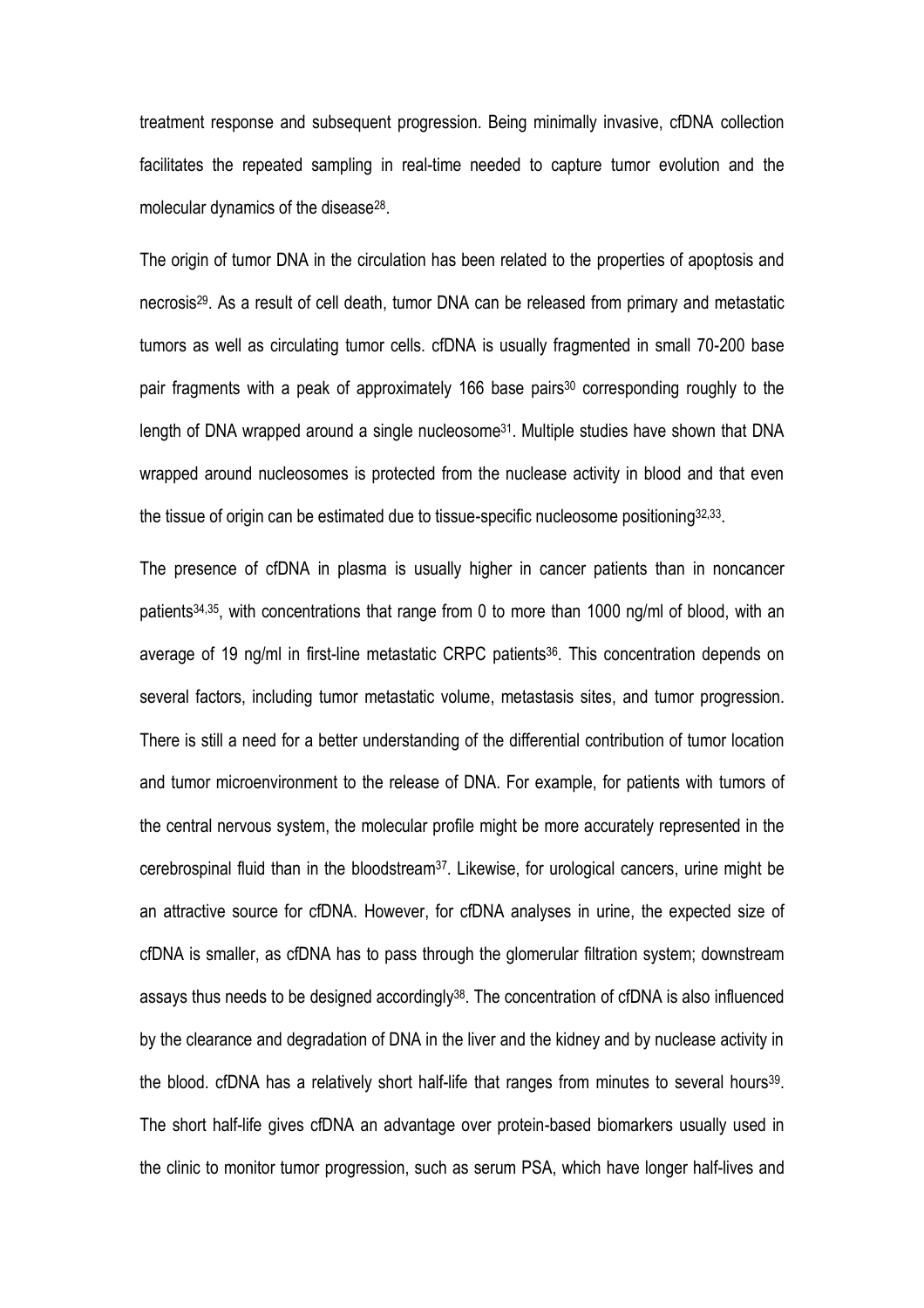need several weeks to undergo changes representative of tumor dynamics<sup>40</sup>. In addition, cfDNA is pathway-agnostic, since it covers a broad range of molecular alterations and, unlike PSA, can be used in tumors that are not dependent on the AR pathway.

The proportion of tumor DNA in the pool of cfDNA is called the tumor fraction or tumor content (TC) and varies greatly from almost undetectable to more than 90%<sup>41</sup> . The presence of low cfDNA levels and a low tumor fraction have been limitations for cfDNA analyses for solid tumors. However, the introduction of new genomic technologies with high sensitivity and specificity, including next-generation sequencing<sup>42</sup> and digital PCR<sup>43</sup>, has greatly contributed to the study of ctDNA<sup>44,45</sup>. While digital PCR is a relatively inexpensive and quick method of measuring the allelic frequency of rare mutations in a mixture of tumoral and nontumoral DNA and has increased the sensitivity for detecting allelic frequencies to as low as 0.01%<sup>36</sup> , it does not provide a comprehensive profile of the molecular events that can be detected in cfDNA. Another limitation of digital PCR is that the sensitivity, particularly for identifying gene copy number variations, can be limited if the TC is low<sup>41,46</sup>. Next-generation sequencing (NGS), on the other hand, is capable of providing such information, and whole-genome, exome and targeted sequencing have all been successfully applied to cfDNA41,46,47. While NGS-based studies are still significantly more expensive than digital PCR, the number of questions that can be asked is higher for the same cfDNA input, but the tradeoff is a lower sensitivity than that of digital PCR for detecting specific alterations<sup>48</sup>. One important limitation for the identification of deletions using NGS is that NGS is limited to plasma with a high TC. Analysis of heterozygous single nucleotide polymorphisms (SNPs) provides an opportunity to overcome this limitation. If several gene aberrations are found to demonstrate predictive value, as seems very likely, NGS will be preferred. Indeed, NGS has already been implemented as a discovery tool in many clinical studies of novel agents<sup>49-51</sup>.

#### **Molecular alterations in cfDNA from advanced prostate cancer patients**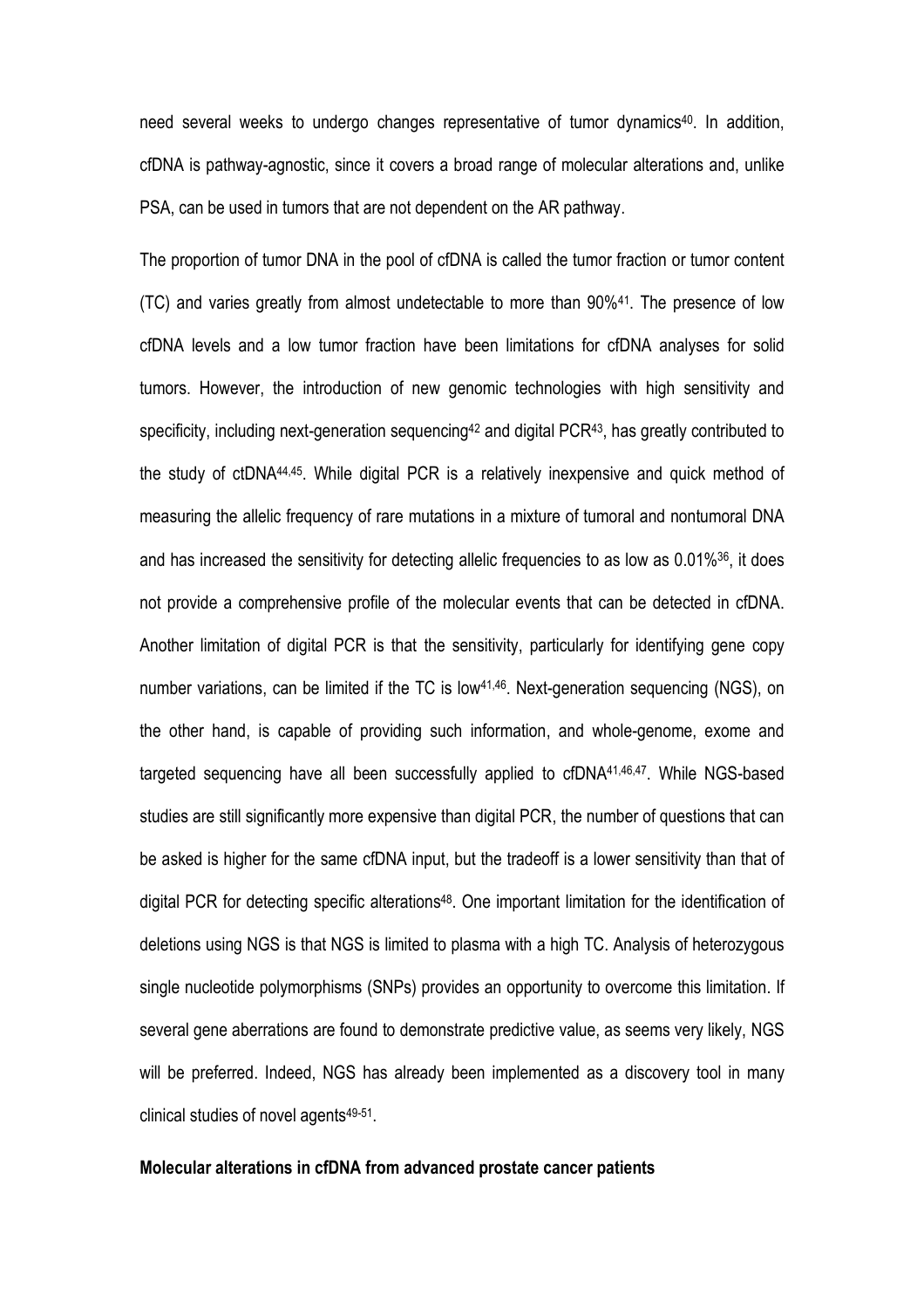The molecular landscape of advanced lethal prostate cancer has been defined based on tumor material obtained from tumor biopsies and warm autopsies5,10,52,53 and possesses features absent or rarely found in primary tumors<sup>54,55</sup>. The accumulation of these aberrations follows a highly dynamic process directly related to the selective pressure imposed by the treatment of a genetically unstable disease. In advanced prostate cancer, the most frequently observed genomic alterations are the amplification or mutation of the *AR*, mutations of DNA repair genes and the loss or mutation of the tumor suppressor genes *TP53* and *PTEN* (**Figure 2**)**.** 

#### **-***AR* **aberrations.**

The androgen receptor (AR) is the master regulator of prostate cancer 56,57 , <sup>58</sup> and castration is the backbone treatment upon which other treatments are supplemented. Intriguingly, molecular aberrations in the AR are seldom observed before castration<sup>55,59</sup>, whereas lethal prostate cancers are frequently associated with AR aberrations, including *AR* gain, *AR* mutations and *AR* genomic structural rearrangements; furthermore, the detection of these aberrations increases during tumor progression, being observed in 10-15% of samples at castration resistance, 30-40% of samples from patients in second and later lines of advanced CRPC therapy<sup>36</sup> and up to 60%<sup>10</sup> of samples harvested at warm autopsy.

Analyses of cfDNA in sequential liquid biopsy samples have allowed the interrogation of the *AR* genomic landscape in CRPC and have greatly contributed to the understanding of the complex dynamics observed in the *AR* under the selective pressure of androgen deprivation and antiandrogen therapy during tumor progression and evolution.

Progression to bicalutamide therapy is associated with the emergence of a point mutation in the *AR*, c.2226G>T (p.W742C). This mutation has been associated with promiscuous AR activation and has been proposed to be involved in the observed PSA response to antiandrogen withdrawal<sup>12</sup>. Interestingly, the treatment of these patients with a new generation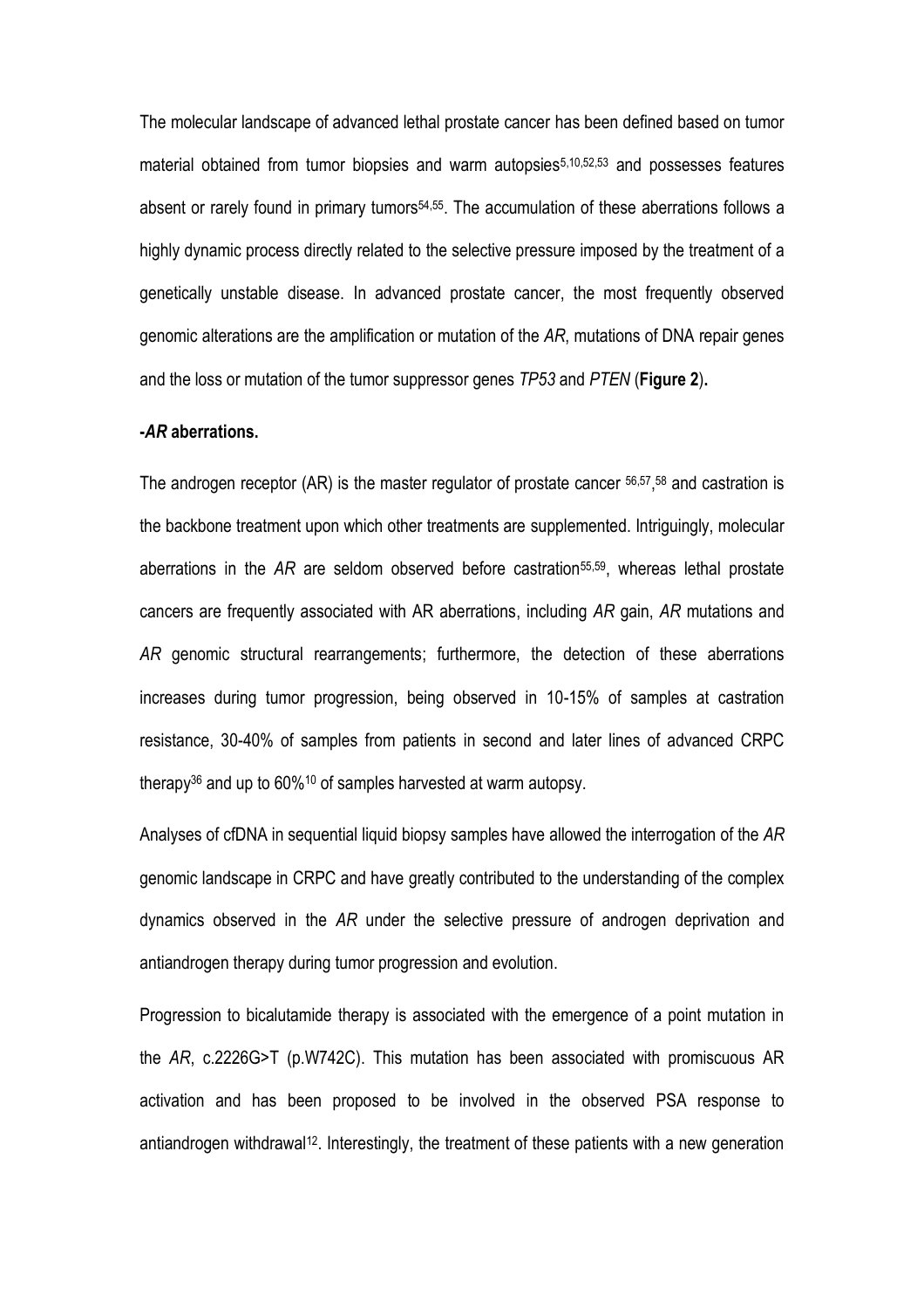antiandrogen, enzalutamide, is able to induce tumor responses and the regression of this clone in preclinical models<sup>60</sup>. In addition, there is evidence of the clinical efficacy of enzalutamide and abiraterone in patients harboring this mutation. Annala et al. <sup>61</sup> randomized 202 treatment-naïve CRPC patients to either abiraterone or enzalutamide. This mutation was detected before treatment in three patients, specifically, one on abiraterone and two on enzalutamide. A PSA decline was observed in all patients, and in two patients, the decline was greater than 50%, thus meeting the criteria for a PSA response. The *AR* mutation c.2623C>T (p.T875Y) has been associated with a broadened specificity *in vitro* to ligands such as estrogens, progesterone and adrenal androgens<sup>62,63</sup> and has been observed in patients receiving abiraterone<sup>41,64</sup>. This mutation was observed before treatment in nine patients in the study by Annala et al., specifically, three patients on abiraterone and six patients on enzalutamide. All patients on abiraterone had a PSA decline, and in two of the patients, the decline was greater than 50% and met the PSA response criteria. Five out of six patients on enzalutamide had a PSA response. These results suggest that the novel antiandrogens abiraterone and enzalutamide retain clinical activity in patients with these *AR* mutations detectable in plasma DNA.

The sequential analysis of cfDNA using NGS has identified two point mutations in the AR associated with resistance to abiraterone and prednisone: c.2105T>A (p.L702H) and c.2632A>G (p.T878A), which were previously associated with AR activation by prednisone and progesterone, respectively<sup>36,41,46,62,65</sup>. Another point mutation, c.2629T>C (p.F877L), has been associated with resistance to enzalutamide  $66,67$ , although this mutation seems to be very uncommon<sup>68</sup>.

The detection of *AR* gain in cfDNA has been associated with resistance to enzalutamide and abiraterone in chemotherapy-naïve and post-docetaxel CRPC36,41,46,64,68-70 patients and has prognostic significance independent of other prognostic factors $71-73$ . On the other hand, preliminary data suggest that tumors with AR gain are not resistant to taxane treatment<sup>74</sup>,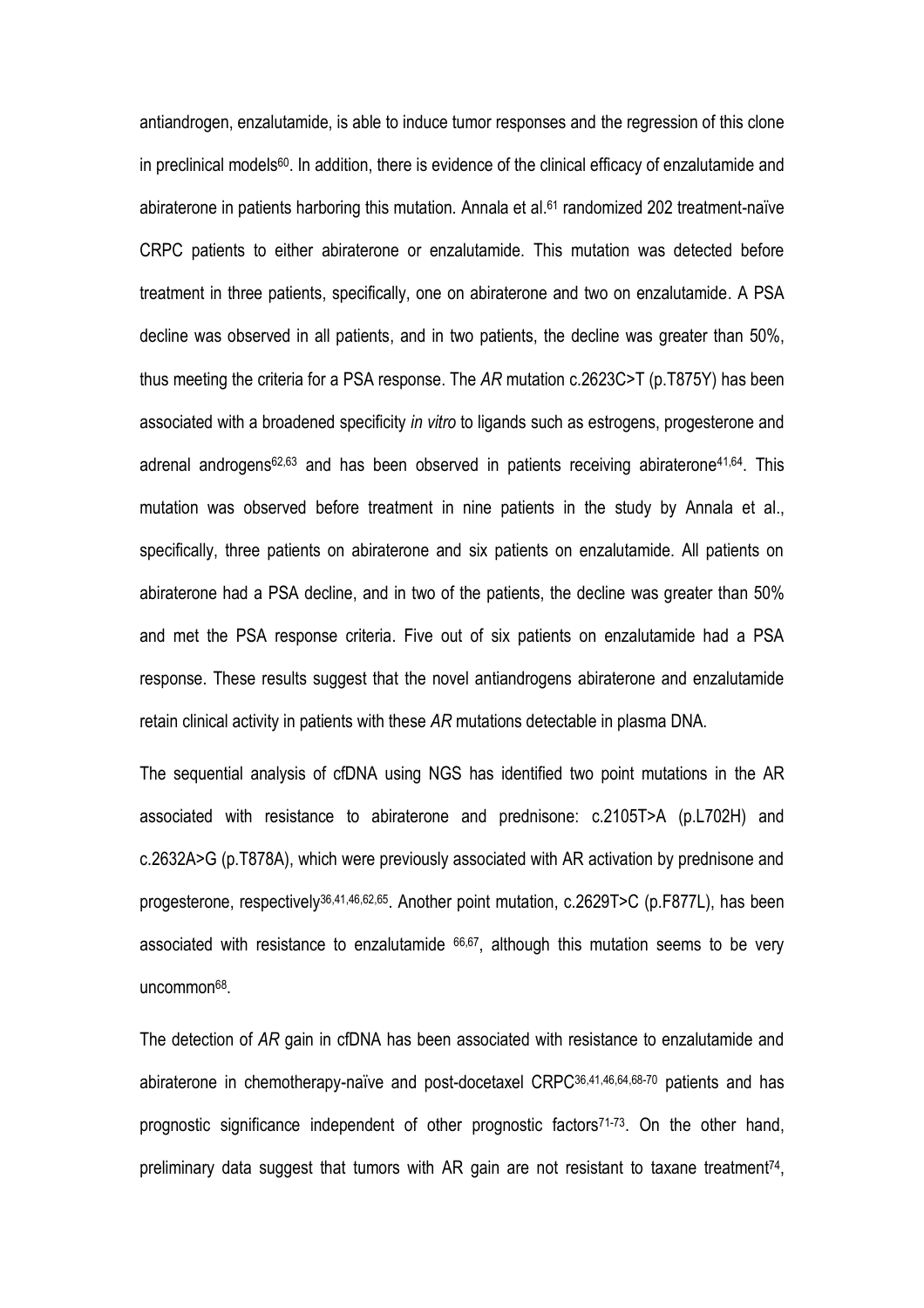which if prospectively confirmed could poise plasma AR as one of the first predictive biomarkers in prostate cancer. *AR* gain was previously defined based on the method used for detection: healthy volunteer data was used to estimate noise when analyzing cfDNA in plasma using NGS<sup>46</sup> , and for ddPCR modeling, studies were used that estimated the likelihood of the AR CN cutoff value that best predicted the association with outcome<sup>36</sup>. A recent study that used a different method for *AR* gain estimation adjusted by the TC showed a worse outcome in univariate analysis <sup>61</sup> , but the independent prognostic value of *AR* gain was unable to be confirmed. Differences in the method used for *AR* gain estimation preclude direct comparison with previous studies <sup>75</sup> . The analytical validation of new methodologies used to define *AR* gain, as well as a meta-analysis of *AR* CN data acquired from multiple trials at different institutions, is needed to identify the best cutoff value for considering *AR* CN gain clinically relevant.

*AR* genomic structural rearrangements (*AR*-GSRs) have been identified in one-third of CRPC patients and have been proposed to be potential drivers of resistance to antiandrogen therapies. These molecular alterations are highly heterogeneous in breakpoint location, rearrangement class and subclonal enrichment. However, most *AR*-GSRs are associated with the expression of splice variants lacking the ligand-binding domain<sup>76</sup>. These alterations can also be detected in cfDNA using whole-genome sequencing (WGS) and have been associated with the expression of AR splice variants in CTCs<sup>47</sup>. Although heterogeneous, AR-GSRs appear to be associated with a poorer outcome to antiandrogen therapy and an adverse prognosis. The correlation between both *AR*-GSRs and other *AR* aberrations and the clinical outcome needs to be further studied. One of the potential advantages of the study of *AR*-GSRs via cfDNA is that cfDNA analysis can be used in most patients, whereas other methods, such as tumor biopsy or CTC analyses, are limited by accessibility to the material.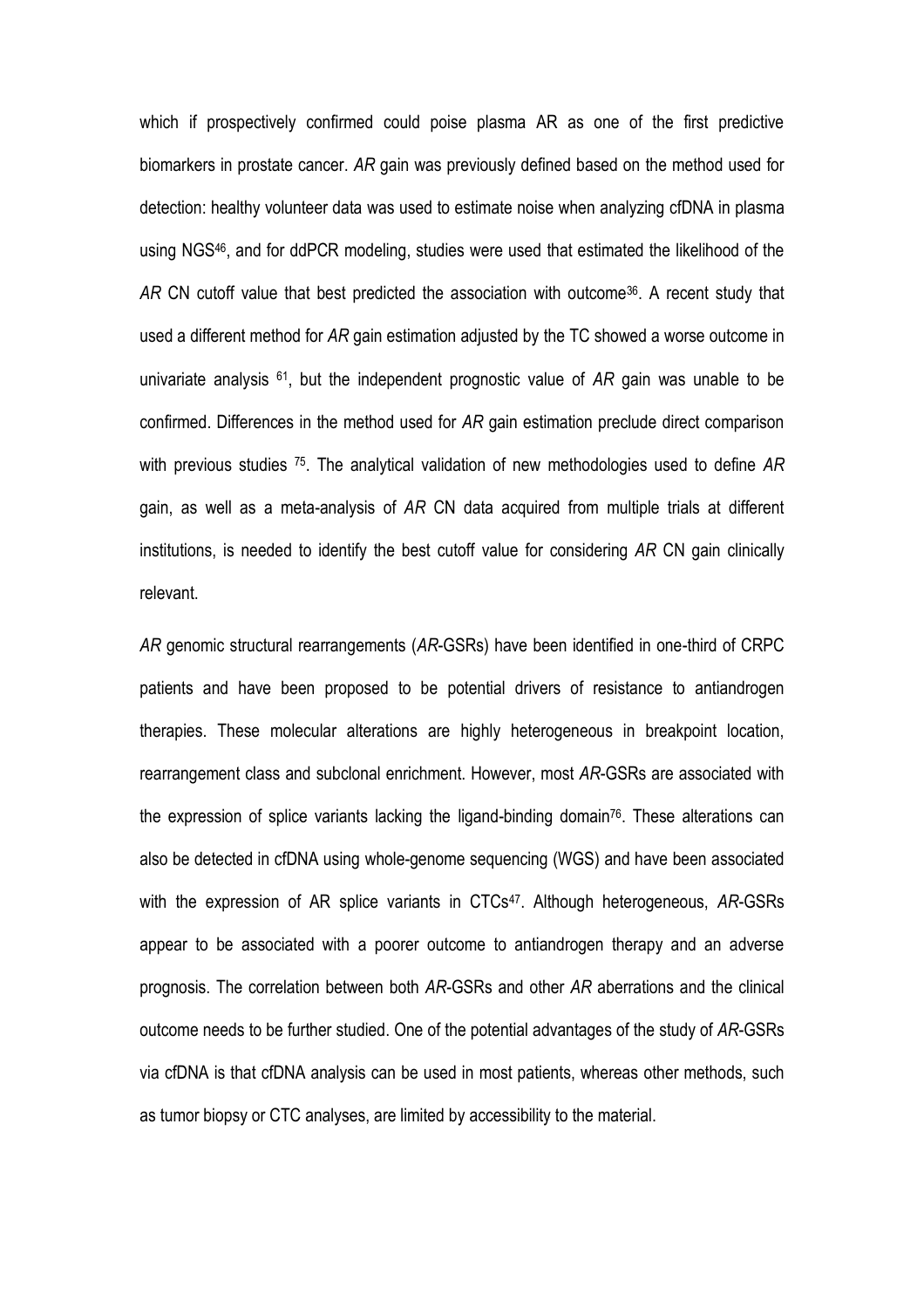cfDNA analyses can identify tumor heterogeneity and monitor clonal evolution during treatment. If clinically validated in advanced prostate cancer, cfDNA analysis could provide biomarkers to select patients more likely to benefit from antiandrogen therapies and those who should be switched to alternative therapies such as taxanes.

## **-Homologous recombination repair genes (HRR)**

Prostate cancer patients with germline mutations are at higher risk of developing metastases, and germline mutations are associated with poor survival<sup>77</sup>. In lethal prostate cancer, tumor biopsies demonstrate increased germline HRR gene mutations with a frequent loss of heterozygosity (LOH)<sup>5</sup>. The loss of function of HRR genes predicts a response to PARPinhibitors such as olaparib<sup>78,79</sup> and to platinum therapies<sup>80</sup>. The sequencing of cfDNA enables the detection of germline as well as somatic genomic alterations<sup>81</sup>. Moreover, next-generation cfDNA sequencing has shown a near-perfect correlation with biopsy samples for the detection of somatic mutations in HRR genes <sup>82,83</sup>.

cfDNA analysis enables the detection and monitoring of HRR gene alterations during treatment<sup>50,51</sup>. A response to olaparib in prostate cancer patients with HRR germline mutations was associated with a decrease in the allelic frequency in cfDNA to approximately 50%, suggesting an abrogation of the LOH. For patients with somatic mutations in HRR genes, a response to PARP inhibitors was associated with a significant decrease in the allelic frequency of the mutations to less than 5%, confirming the presence of a molecular response<sup>50</sup>.

BRCA1/2-deficient ovarian and breast carcinomas, which are initially sensitive to platinum and PARP inhibitors, develop treatment resistance associated with secondary mutations that restores the DNA repair function of BRCA1/284,85 . Interestingly, in prostate cancer, cfDNA sequencing has been shown to be a powerful tool to study the mechanisms of resistance to PARP inhibitors50,51. For example, in patients with *BRCA2* germline mutations who responded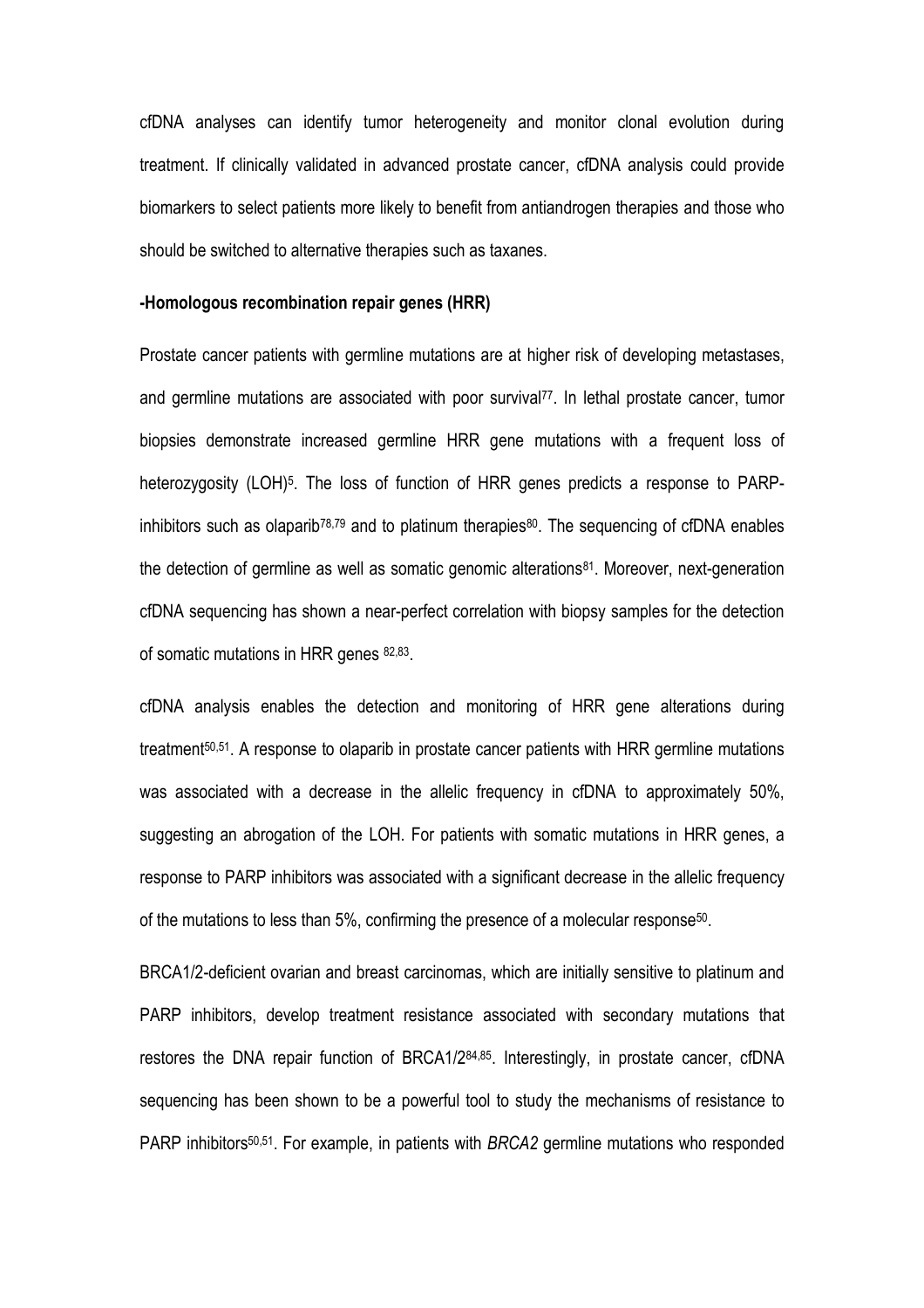to PARP inhibitors, additional somatic *BRCA2* frameshift mutations were observed at progression. These additional mutations were associated with the restoration of the open reading frame. Similar findings were observed in patients with *BRCA2* somatic mutations and patients with *PALB2* mutations, in whom additional alternative somatic deletions were associated with the restoration of the open-reading frame. These findings have great implications for the understanding of the mechanisms underlying the sensitivity and resistance to PARP inhibitors and likely to platinum compounds. PARP inhibitors have been demonstrated to exert a profound selective pressure associated with divergent subclonal evolution that restores HRR function, both in patients with germline mutations and in those with somatic mutations. It remains to be seen whether these clones behave as dominant clones after PARP inhibitor treatment is stopped. This knowledge could open the door to dynamic personalized therapies that include smart sequencing or a combination of anticancer therapies and treatment rechallenge depending on the molecular drivers controlling progression.

The efficacy of novel antiandrogens in HRR-deficient tumors is a matter of controversy. Whereas some authors suggest that enzalutamide or abiraterone treatment is associated with a poorer outcome <sup>61,81,86</sup>, others either do not find a difference <sup>87</sup> or show a better outcome<sup>88,89</sup>. These studies are limited by the relatively low frequency of the mutations. Further studies are needed to clarify whether BRCA2, ATM and other mutations influence the treatment response differently; how LOH modifies this effect; in what ways frequently associated mutations in genes such as *TP53* contribute; and how prior therapies influence the development of resistance. The comprehensive and dynamic analysis of cfDNA might be helpful in solving these conundrums.

## **-***TP53* **aberrations**

Aberrations in *TP53* are observed in half of all lethal prostate cancers 5,10,52 and have been associated with castration resistance and the activation of androgen-independent pathways<sup>90-</sup>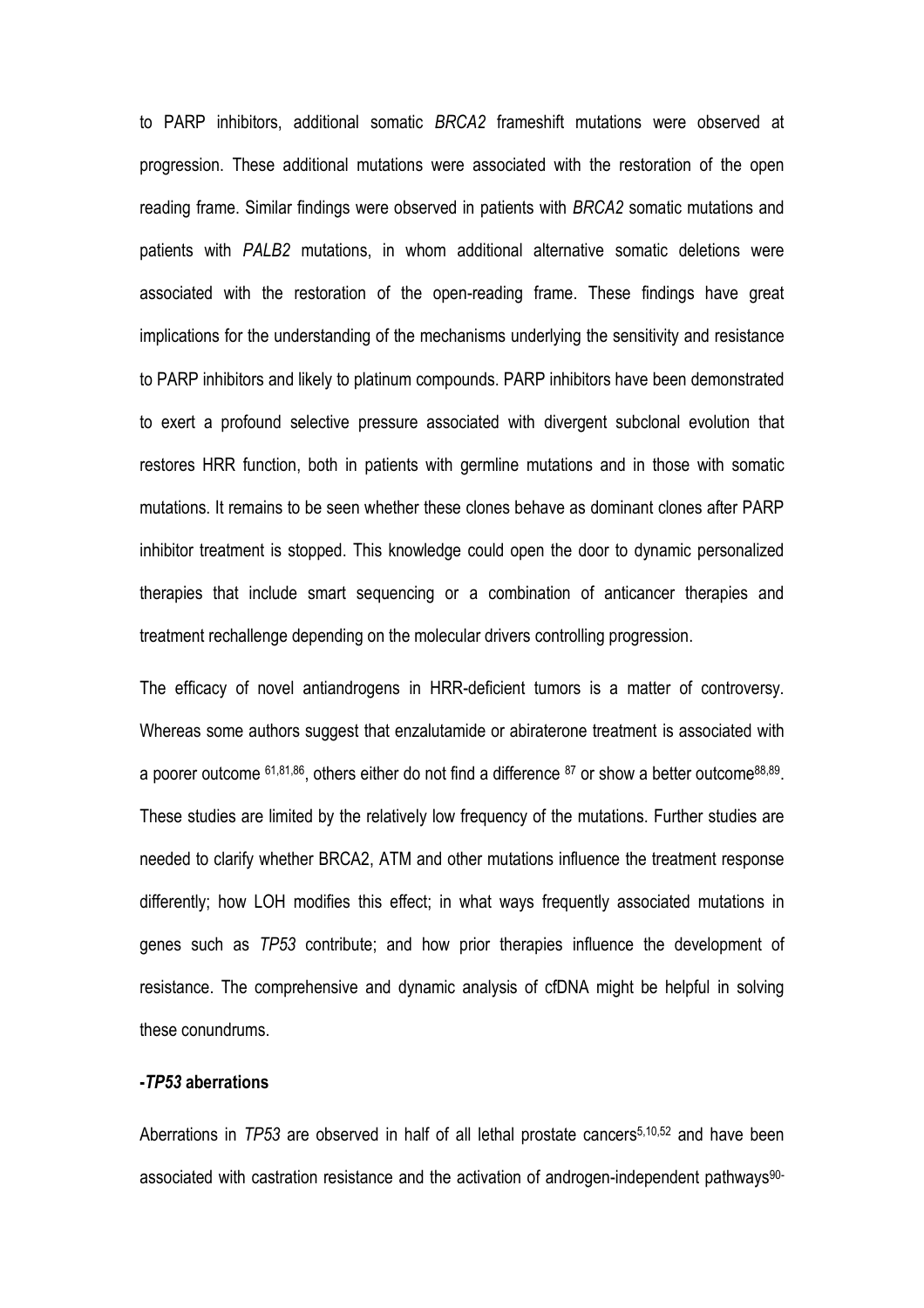92. These aberrations are also found in plasma DNA<sup>61,68,93</sup>. Annala et al. identified mutations, rearrangements and deletions in more than fifty percent of patients with ctDNA above the threshold defined for detection in treatment-naïve CRPC (TC >30%)61. The presence of *TP53* inactivation was associated with worse outcome to abiraterone or enzalutamide in multivariate analysis independent of other clinical and genetic factors. Interestingly, patients who harbored two or more *TP53* defects had an even earlier time to progression than those who had only one TP53 defect. Although some patients harboring TP53 aberrations benefited from the treatment, most patients with primary resistance to abiraterone or enzalutamide and ctDNA above the threshold for detection (TC>30%) harbored mutations resulting in *TP53* inactivation. Although further studies are needed to use *TP53* as a predictive biomarker, a closer evaluation of these patients is recommended.

## **- PTEN and PI3K pathway defects**

The PI3K pathway is altered in almost half of all advanced CRPC patients <sup>5</sup>. PI3K pathway alterations involve the loss or mutation of *PTEN* and aberrations in *PIK3CA/B* and *AKT*. These alterations have also been detected with a high concordance in ctDNA68,82 . The loss of PTEN, which leads to PI3K activation, is known to mediate resistance to antiandrogen therapy<sup>94</sup> and predicts a response to AKT inhibitors<sup>95</sup>. PI3K pathway defects have been associated with a poor response to the novel antiandrogens enzalutamide and abiraterone<sup>61</sup> and suggests the possibility for potential treatment selection.

#### **-Other genomic alterations**

A number of other alterations have been described to have a role in metastatic prostate cancer and treatment response. The loss of *RB1* is frequently observed in lethal prostate cancers and has been correlated with lineage plasticity and the activation of *AR*-independent pathways when associated with *P53* loss. ctDNA analysis was able to detect losses of *RB1* associated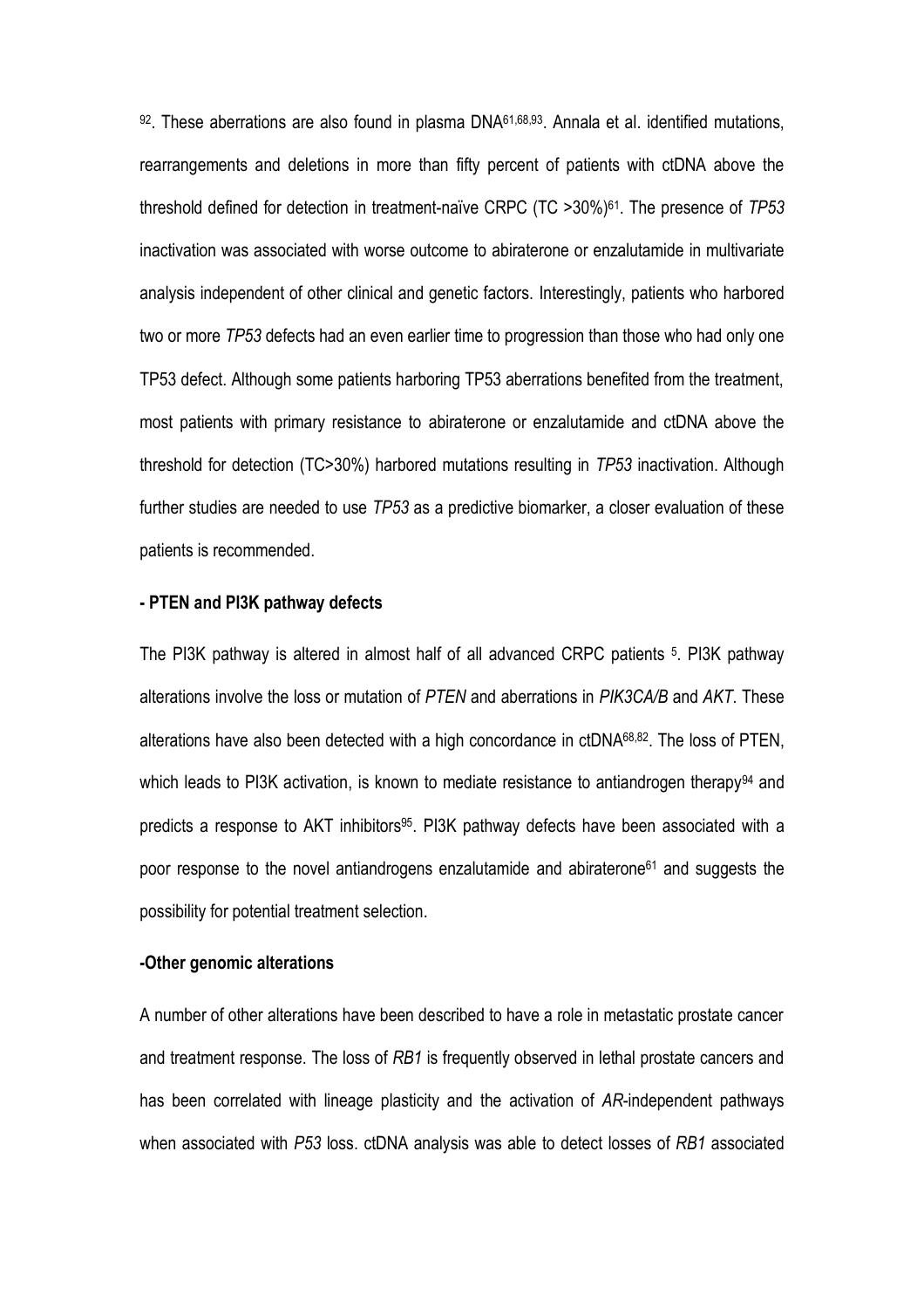with a poorer response to enzalutamide and abiraterone<sup>61,68,82</sup>. Many other genomic alterations, including gains of *MYC, MET* and *CCND1*, have also been detected in cfDNA 64,68,93,96 . In addition, cfDNA has the potential to indicate the mutational load, a sentinel for mismatch repair (MMR)-deficient tumors, and to identify patients who could benefit from immunotherapy<sup>97</sup>. The possibility to characterize, in real time and serially, all these molecular alterations could expand the possibilities for the design and conduct of clinical trials, including umbrella and basket trials 92,98,99.

#### **cfDNA analyses need to follow a qualification process**

All biomarkers, including cfDNA analyses, need to follow a predefined analytical and clinical qualification process before being approved by the regulatory agencies and being implemented in the clinic. As an example, a plasma AR study is in the process of following a predefined roadmap for biomarker development and qualification (**Figure 3**). This roadmap includes the development of an accurate and reproducible assay to measure plasma *AR*<sup>46</sup> and a retrospective evaluation of the association of plasma *AR* with outcome in a prospectively collected set of patients<sup>41</sup>. After the analytical qualification was conducted, it was clinically validated in two homogeneous sets of patients with mCPRC treated with novel antiandrogenic agents<sup>36</sup>. The next step to clearly demonstrate the clinical utility of plasma AR will be to confirm these results in a clinical trial randomized by plasma AR status. Via a method analogous to that used in drug development, patients with the desired biomarker, in this case AR gain, would be randomized to the available treatments. Alternatively, randomized prospective trials including investigational therapies would need to be stratified and adequately powered to assess the predictive value of predefined biomarkers. These strategies would allow us to assess the predictive rather than the prognostic value of the biomarkers. All other cfDNA analyses need to follow a similar pathway of qualification before they can be routinely used in the clinic.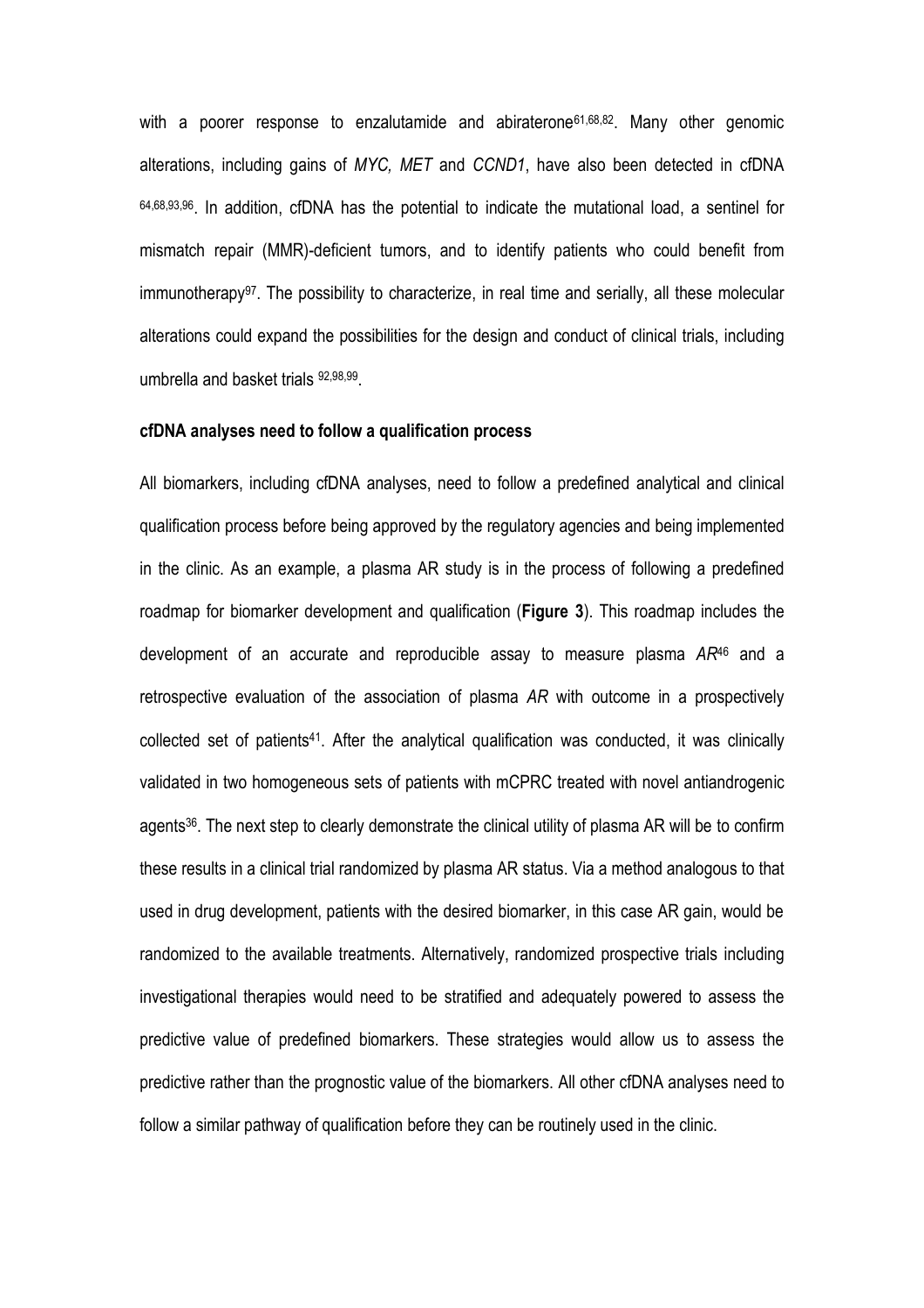The association among different molecular alterations in mCPRC is not fully understood, and the relative contribution of each mutation to the clinical outcome needs to be carefully dissected and prospectively validated<sup>96</sup> .

#### **Potential clinical applications of cfDNA in advanced prostate cancer**

Along with the improvement in molecular techniques and the increase in the knowledge about genetics and drug development, several clinical applications of cfDNA analysis can be foreseen in advanced prostate cancer (Table 1):

**1.- As a prognostic tool.** Circulating-free DNA, tumor fraction DNA and several molecular alterations, including the most relevant clinical prognostic factors in mCRPC, are associated with independent prognostic significance in multivariable analyses<sup>36,41,71-73,96</sup>. It will be interesting to design new prognostic nomograms that include both clinical and molecular features. cfDNA can be easily obtained at different time points and is a perfect candidate to improve currently available prognostic tools. It is tempting to study the clinical significance of cfDNA in localized disease and the association of cfDNA with tumor relapse and distant metastases<sup>100</sup>.

**2.- As a predictive marker.** It is very likely that some molecular alterations, including HRR and *AR* aberrations, are associated with the differential efficacy of anticancer therapies. The detection of *AR* gain is associated with an adverse outcome to novel antiandrogen therapies. However, the predictive value of *AR* gain needs to be qualified in prospective studies before it can be used to make treatment decisions. In addition, some *AR* mutations that emerge during antiandrogen therapy are associated with bicalutamide or abiraterone-prednisone treatment and are known to be sensitive to other therapies. The identification of these aberrations can be helpful to guide treatment therapy. HRR gene mutations are associated with increased sensitivity to PARP inhibitors and to platinum therapies. The detection of HRR gene mutations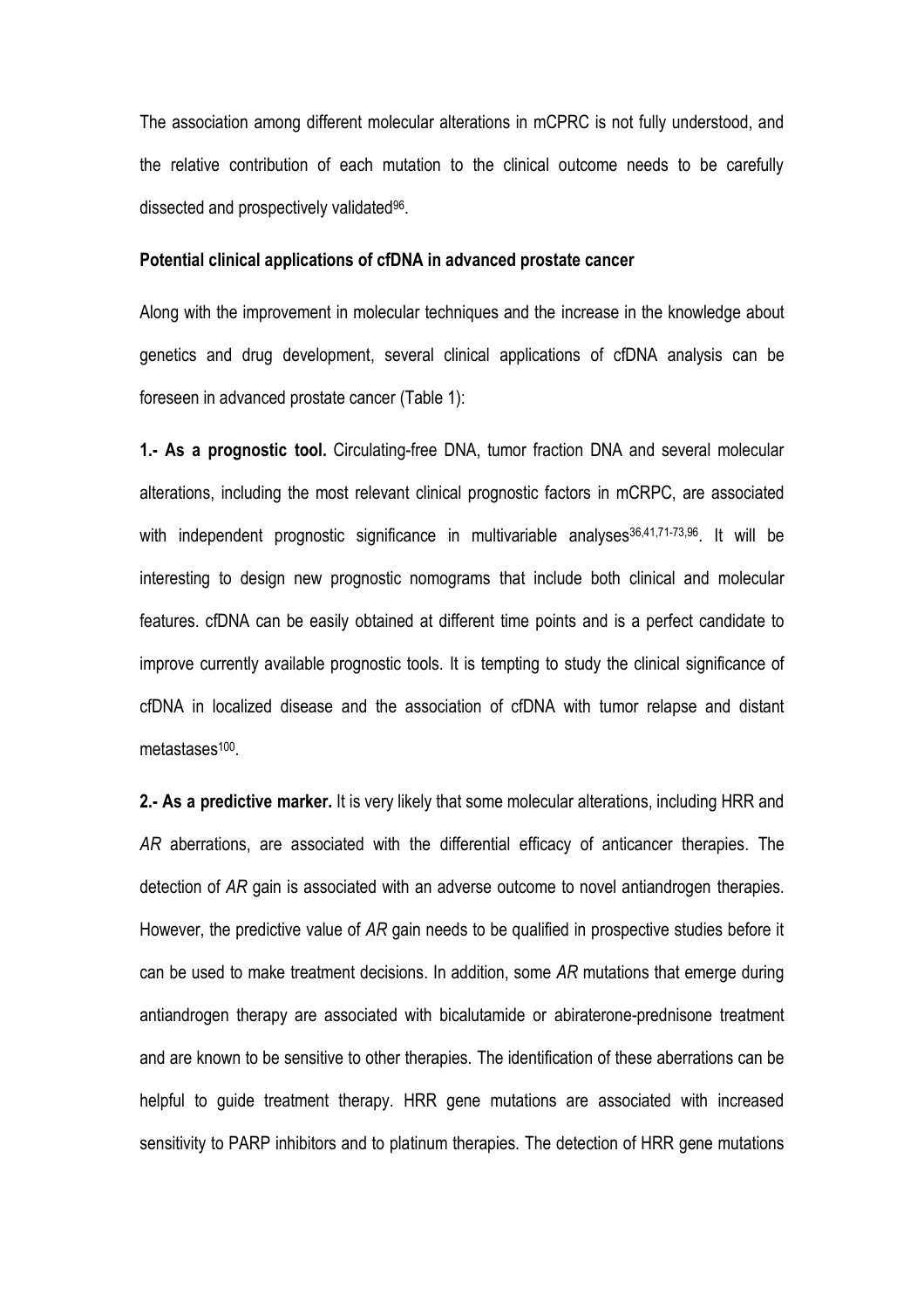in plasma is highly correlated with the detection of these mutations in molecular analyses of biopsy tissues from metastases. If clinically qualified, cfDNA analysis could potentially become a new standard method to assess this feature.

## **3.- To monitor tumor response.**

The sequential analysis of cfDNA allows a dynamic measure of its quantity and molecular alterations. Changes in the quantity of cfDNA during treatment closely correlate with the tumor response50. cfDNA has a relatively short half-life and can be more sensitive and specific than other protein markers such as PSA, particularly in challenging cases where the PSA level is very low or there is early rising PSA. As genomic analysis becomes more readily available for clinicians and methods are standardized, it can become part of the laboratory information available for the clinician. In addition, the molecular characterization of cfDNA allows the allelic frequency of mutations in key driver genes to be measured. The sequential analysis of cfDNA allows clinicians to closely follow the dynamics of these mutations. The clinical response to anticancer therapy in tumors that harbor somatic mutations is associated with molecular responses that include significant decreases in the allelic frequency. In contrast, the appearance of resistant clones can precede clinical or radiographic progression by several months and could provide the opportunity to introduce early changes to the anticancer treatment regimen in order to improve patient outcome.

#### **4.- To identify novel mechanisms of resistance.**

The analysis of circulating cfDNA provides an unprecedented opportunity for the identification of new mechanisms of resistance. Since the collection of circulating cfDNA is minimally invasive and allows us to serially obtain a comprehensive molecular analysis, cfDNA analysis gives us the opportunity to identify novel gene alterations associated with tumor progression. Moreover, cfDNA analysis allows us to better understand the mechanisms underlying tumor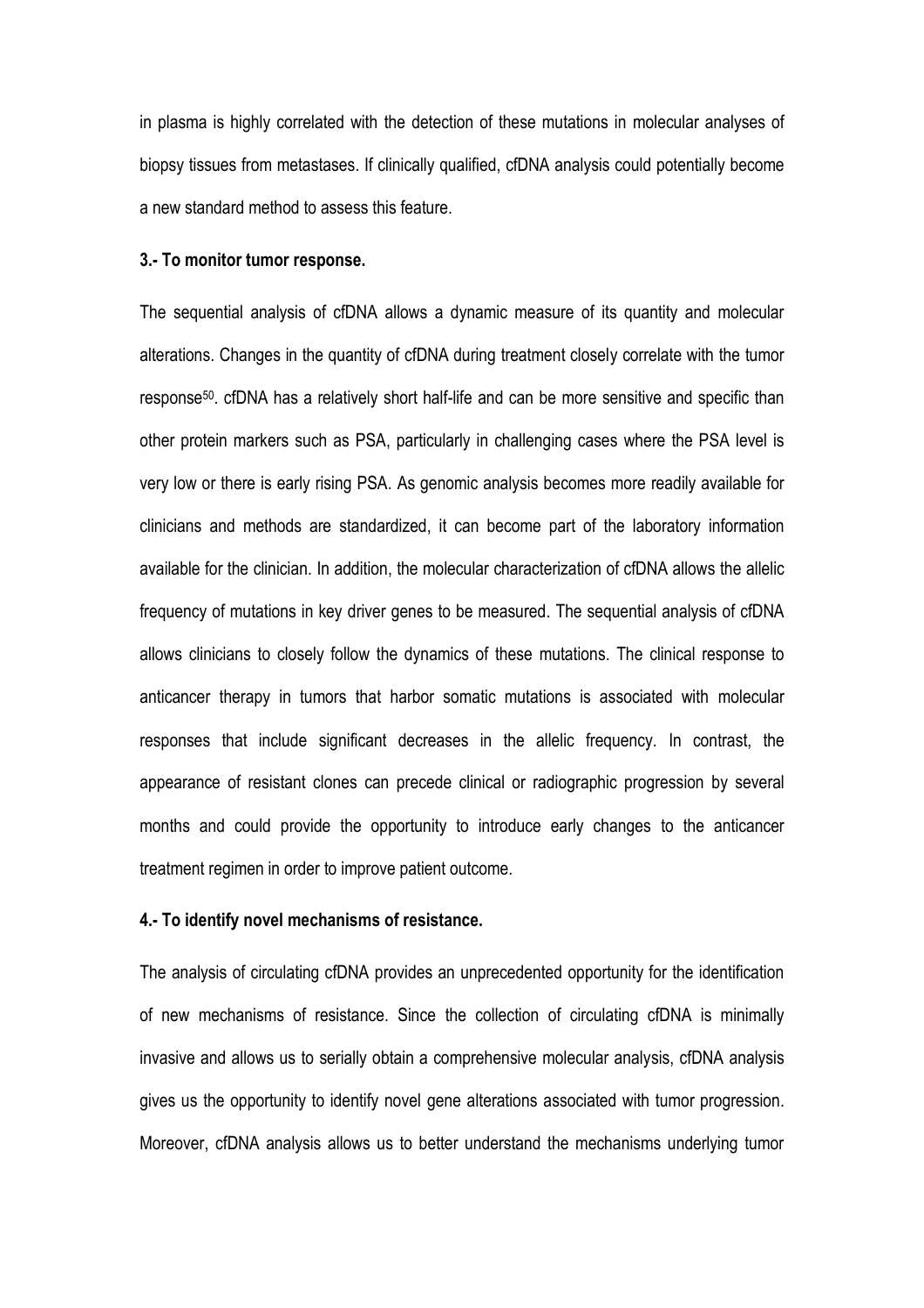progression and provides us with the opportunity to design novel drugs and treatment strategies, as it has allowed us to identify the methods underlying the acquisition of resistance to PARP inhibitors via the selection of mutations that revert the open reading frame of *BRCA2* 50,51 .

#### **Limitations of plasma DNA**

However, cfDNA analysis is subject to relevant limitations: A) The sensitivity of the sequencing techniques, although improving along with the development of technology, is limited by the availability of an adequate amount of ctDNA. This limitation is particularly evident at earlier stages of disease and for the identification of gene copy losses, although it might also be relevant at later stages of disease and for the identification of other genomic aberrations. The restriction of the genomic analysis to the TC has partially alleviated this limitation. The estimation of the TC is usually defined by the presence of known tumor genomic aberrations. A restriction or adjustment for the TC, although appreciably improving the sensitivity, enriches the population with a cohort of patients with a poorer outcome and might neglect genomic events occurring in tumor clones lacking the predefined aberrations. This type of analysis might be relevant for the interpretation of the results and should be taken into consideration when comparing different studies; B) The specificity of plasma DNA analysis is limited by the quality of the DNA and by the sequencing technique. The identification of genomic aberrations in plasma DNA needs to be cautiously interpreted, since not all mutations or copy number variations are biologically meaningful. A comprehensive biological and clinical approach is required to validate new biomarkers; and C) The analysis of plasma DNA does not capture additional layers of biological complexity, such as differences in RNA expression or protein levels that might be clinically relevant. A study restricted to plasma DNA might be overlooking important information regarding the expression of AR splice variants, which might have prognostic and/or predictive value<sup>101,102</sup>.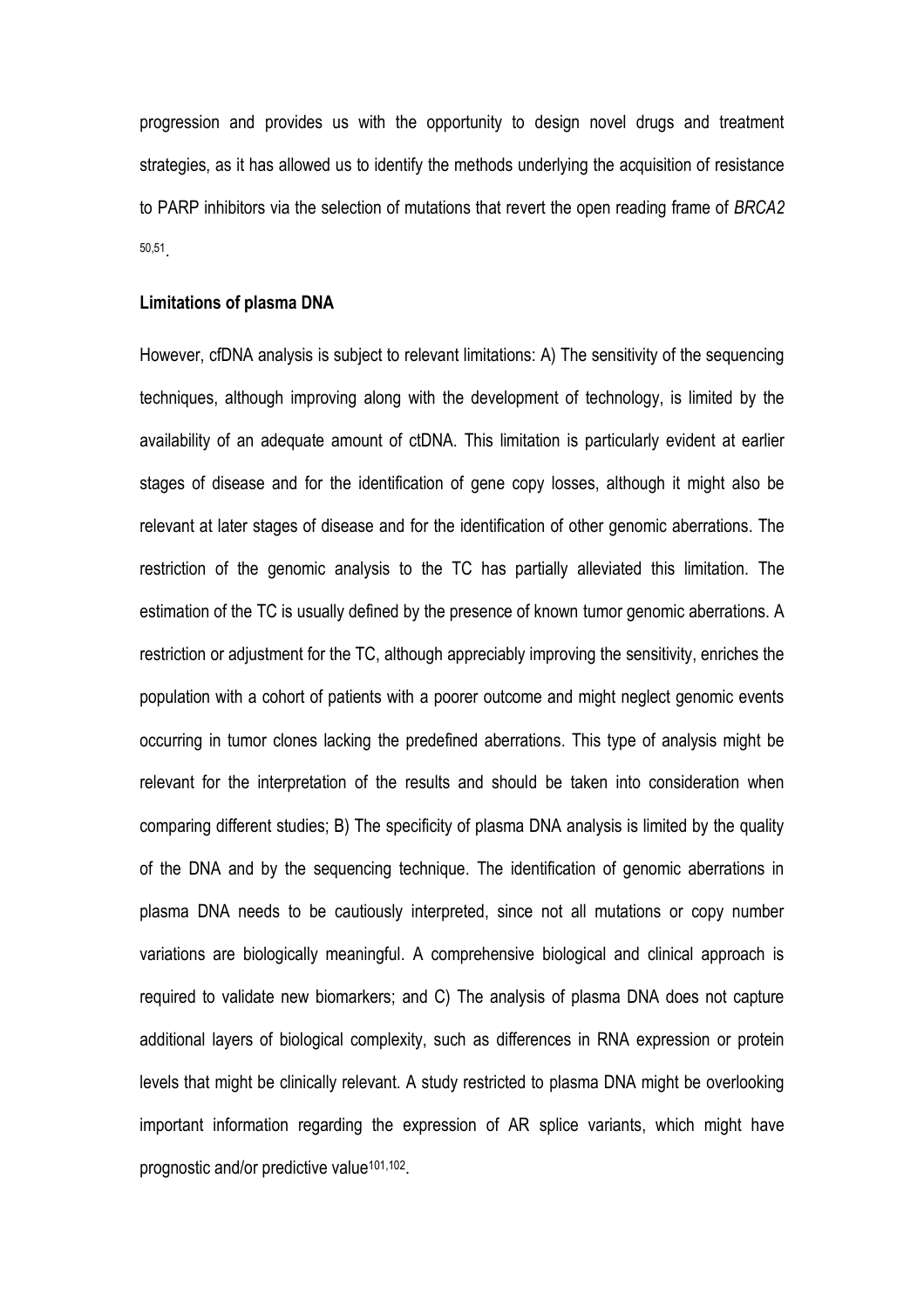In summary, cfDNA analysis is very promising in advanced prostate cancer. cfDNA analysis is minimally invasive, is broadly applicable and provides a comprehensive molecular analysis of the tumor that would be difficult to obtain by other means. Precision medicine needs to integrate all this information in order to personalize the treatment of metastatic prostate cancer. The qualification of cfDNA-derived biomarkers is urgently needed before such biomarkers can be implemented in the clinic.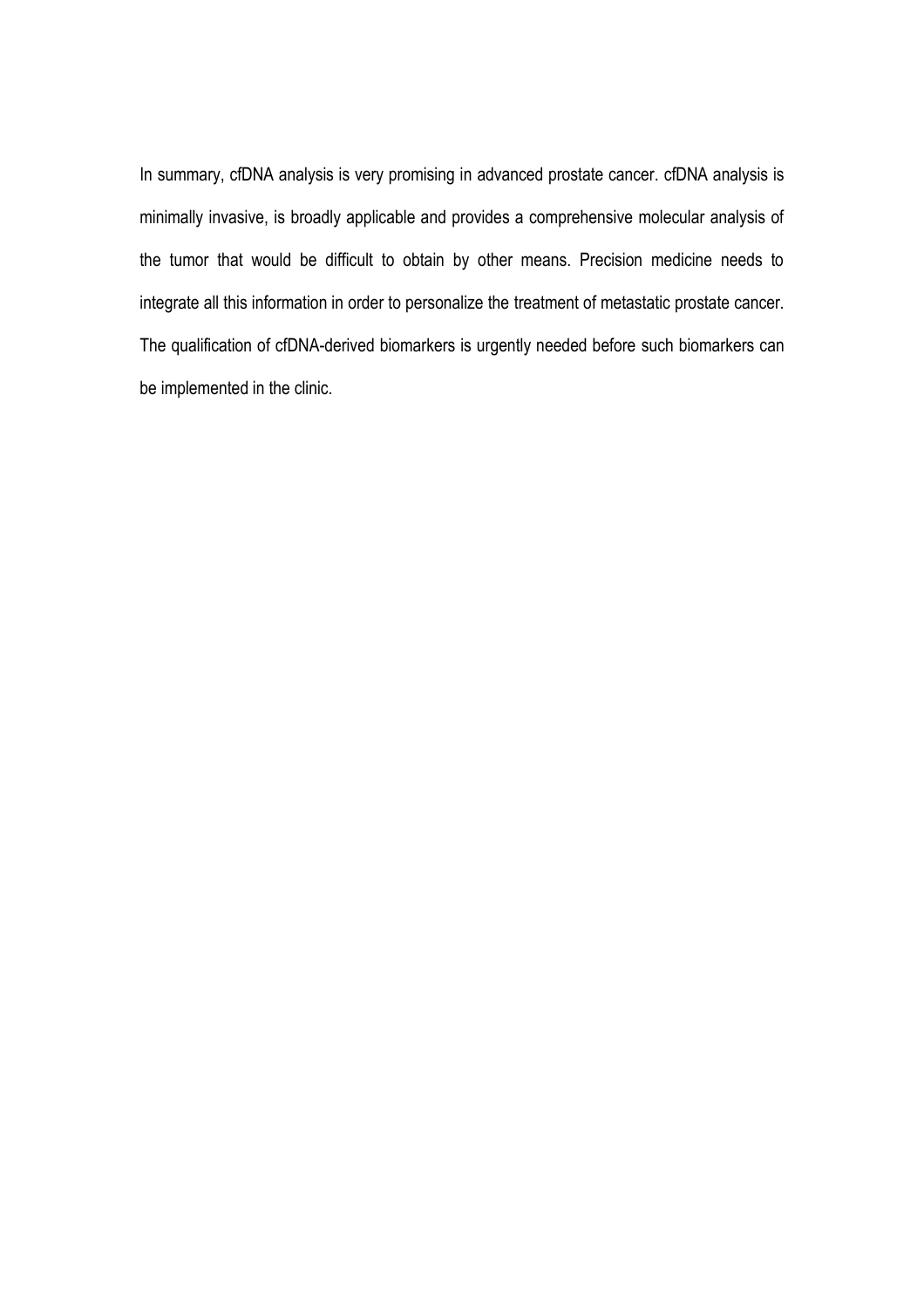**Figure 1. Prostate cancer is heterogeneous. A.** Interpatient heterogeneity. Every patient has different genomic drivers of prostate cancer progression and resistance. The drivers are represented separately for simplicity, but multiple drivers can be present simultaneously in the same patient. **B.** Intrapatient heterogeneity. Distant metastases are composed of different metastatic clones. Circulating cell-free DNA has an advantage over tumor biopsy to capture genomic events from distant clones that are driving tumor progression. mCRPC= metastatic castration-resistant prostate cancer; HR = homologous recombination; MMR = mismatch repair.

**Figure 2. The dynamic genomic landscape of advanced metastatic prostate cancer.** The most relevant genomic events become more frequent during tumor progression and castration resistance. ctDNA can be studied in sequential liquid biopsies during tumor progression to capture the changing genomic landscape. Several additional molecular alterations are usually observed during progression. Many molecular events can be observed simultaneously in the same patient. The graph represents the genomic landscape of prostate cancer at different stages of the disease. A patient does not necessarily need to develop all the stages; some patients never develop metastasis, and some are diagnosed with *de novo* metastases. The relative frequencies of the aberrations are based on publicly available data<sup>5,54,55</sup>. Doce = docetaxel; Abi = abiraterone; HR = homologous recombination, MMR mismatch repair.

## **Figure 3. Roadmap for the qualification of plasma** *AR* **as a biomarker.**

All biomarkers need to follow an analytical and clinical qualification process before they can be approved and implemented in the clinic. As an example, this figure shows the roadmap followed for plasma *AR* qualification and the future directions for the development of plasma *AR* as a biomarker.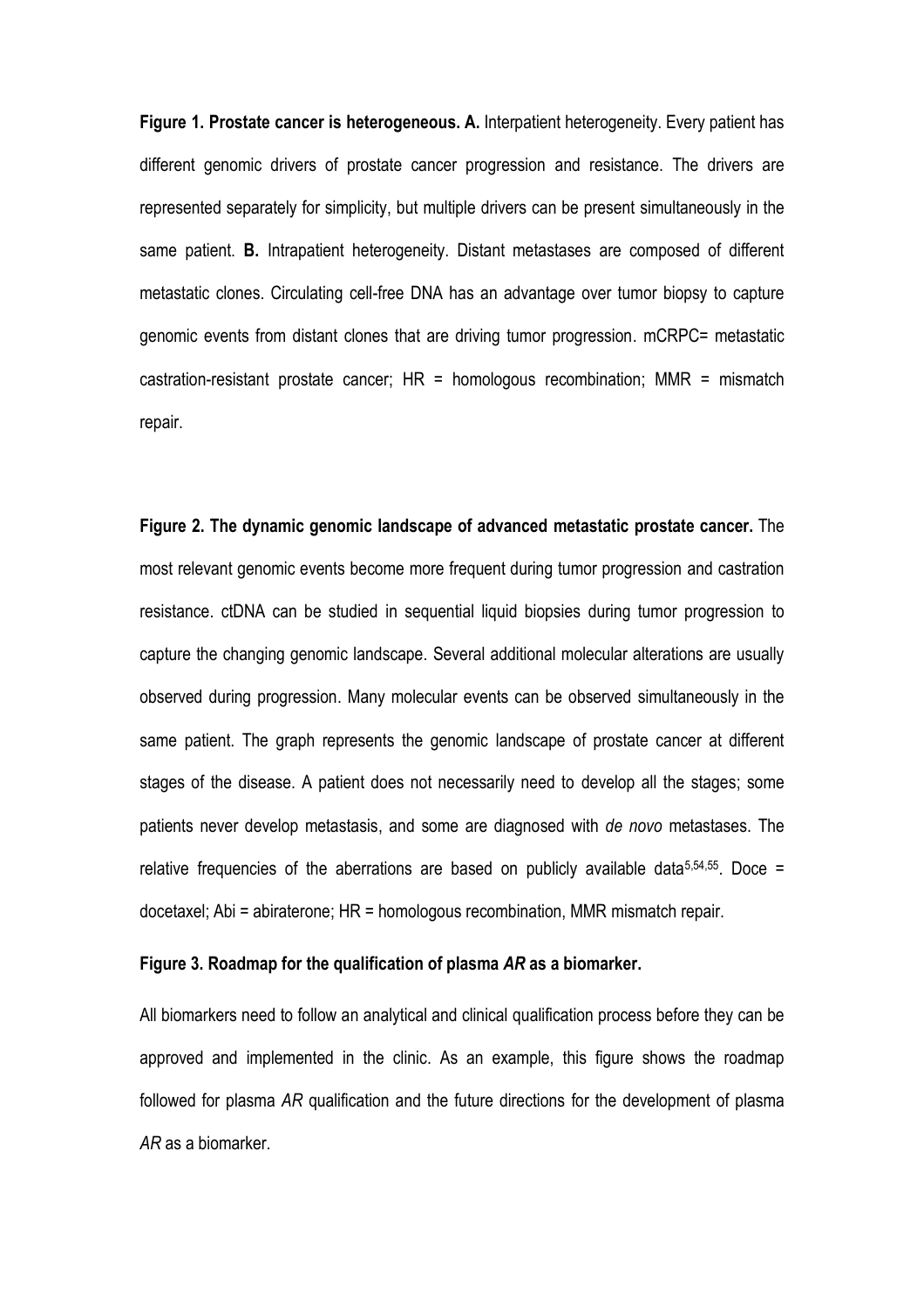## **Conflict of Interest Disclosures**

The ICR developed abiraterone and therefore has a commercial interest in this agent. G.A. is on the ICR list of rewards to inventors for abiraterone. G.A. has received honoraria, consulting fees, or travel support from Astellas, Medivation, Janssen, Millennium Pharmaceuticals, Ipsen, Ventana, ESSA Pharmaceuticals, and Sanofi-Aventis and grant support from Janssen, AstraZeneca, and Arno. E.G.B. has received speaker honoraria or travel support from Astellas, Janssen-Cilag and Sanofi- Aventis. The other authors have no conflicts to declare.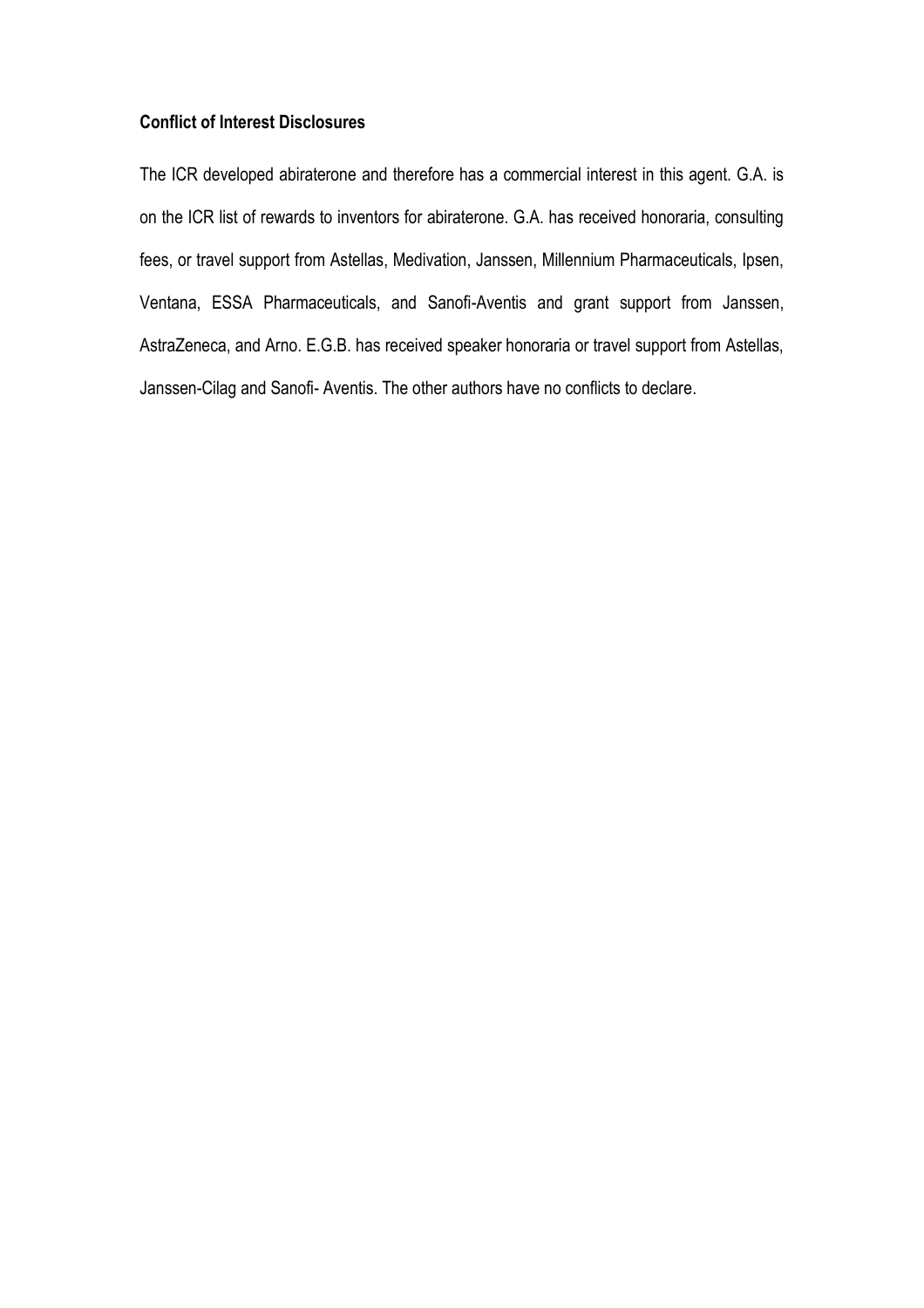## **REFERENCES**

- 1 Siegel RL, Miller KD, Jemal A. Cancer statistics, 2016. *CA: A Cancer Journal for Clinicians* 2016; **66**: 7–30.
- 2 Gillessen S, Attard G, Beer TM, Beltran H, Bossi A, Bristow R *et al.* Management of Patients with Advanced Prostate Cancer: The Report of the Advanced Prostate Cancer Consensus Conference APCCC 2017. *Eur Urol* 2017; : 1–34.
- 3 Attard G, Parker C, Eeles RA, Schröder F, Tomlins SA, Tannock I *et al.* Prostate cancer. *Lancet* 2016; **387**: 70–82.
- 4 Grasso CS, Wu Y-M, Robinson DR, Cao X, Dhanasekaran SM, Khan AP *et al.* The mutational landscape of lethal castration-resistant prostate cancer. *Nature* 2012; : –.
- 5 Robinson D, Van Allen EM, Wu Y-M, Schultz N, Lonigro RJ, Mosquera JM *et al.* Integrative Clinical Genomics of Advanced Prostate Cancer. *Cell* 2015; **161**: 1215– 1228.
- 6 Greaves M, Maley CC. Clonal evolution in cancer. *Nature* 2012; **481**: 306–313.
- 7 Schmitt MW, Loeb LA, Salk JJ. The influence of subclonal resistance mutations on targeted cancer therapy. *Nature Publishing Group* 2015; **13**: 335–347.
- 8 Jamal-Hanjani M, Wilson GA, McGranahan N, Birkbak NJ, Watkins TBK, Veeriah S *et al.* Tracking the Evolution of Non–Small-Cell Lung Cancer. *N Engl J Med* 2017; : NEJMoa1616288–13.
- 9 Gundem G, Van Loo P, Kremeyer B, Alexandrov LB, Tubio JMC, Papaemmanuil E *et al.* The evolutionary history of lethal metastatic prostate cancer. *Nature* 2015; **520**: 353– 357.
- 10 Kumar A, Coleman I, Morrissey C, Zhang X, True LD, Gulati R *et al.* Substantial interindividual and limited intraindividual genomic diversity among tumors from men with metastatic prostate cancer. *Nat Med* 2016; **22**: 369–378.
- 11 Beltran H, Prandi D, Mosquera JM, Benelli M, Puca L, Cyrta J *et al.* Divergent clonal evolution of castration-resistant neuroendocrine prostate cancer. *Nat Med* 2016; **22**: 298–305.
- 12 Taplin ME. Androgen Receptor Mutations in Androgen-Independent Prostate Cancer: Cancer and Leukemia Group B Study 9663. *Journal of Clinical Oncology* 2003; **21**: 2673–2678.
- 13 Henzler C, Li Y, Yang R, McBride T, Ho Y, Sprenger C *et al.* Truncation and constitutive activation of the androgen receptor by diverse genomic rearrangements in prostate cancer. *Nat Comms* 2016; **7**: 1–12.
- 14 Perez-Gracia JL, Sanmamed MF, Bosch A, Patiño-Garcia A, Schalper KA, Segura V *et al.* Strategies to design clinical studies to identify predictive biomarkers in cancer research. *Cancer Treatment Reviews* 2017; **53**: 79–97.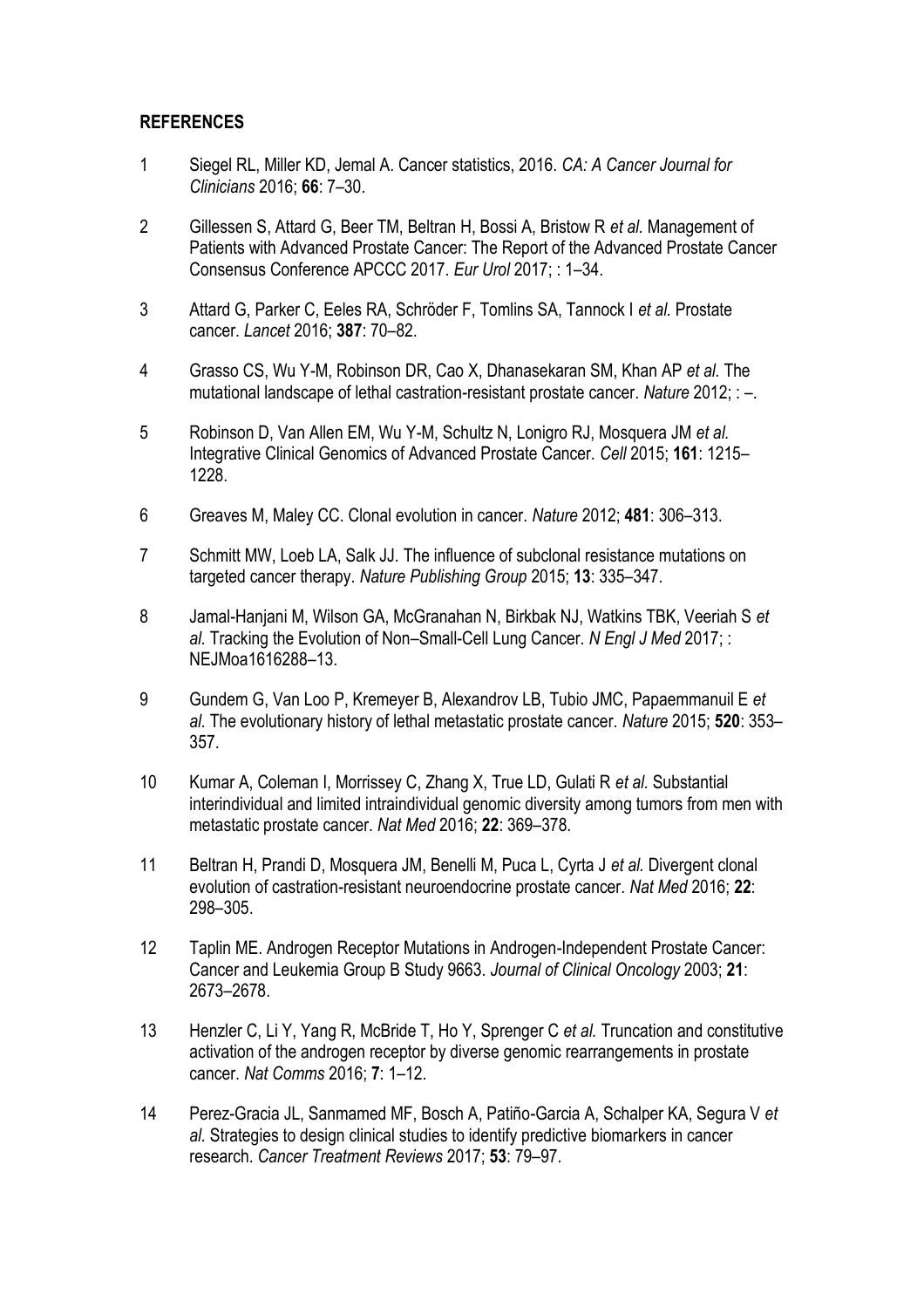- 15 Schwarzenbach H, Hoon DSB, Pantel K. Cell-free nucleic acids as biomarkers in cancer patients. *Nat Rev Cancer* 2011; **11**: 426–437.
- 16 Lorente D, Mateo J, de Bono JS. Molecular characterization and clinical utility of circulating tumor cells in the treatment of prostate cancer. *Am Soc Clin Oncol Educ Book* 2014; **34**: e197–203.
- 17 Haber DA, Velculescu VE. Blood-Based Analyses of Cancer: Circulating Tumor Cells and Circulating Tumor DNA. *Cancer Discov* 2014; **4**: 650–661.
- 18 Nawaz M, Camussi G, Valadi H, Nazarenko I, Ekström K, Wang X *et al.* The emerging role of extracellular vesicles as biomarkers for urogenital cancers. *Nat Rev Urol* 2014; **11**: 688–701.
- 19 Mandel P. *Les acides nucleiques du plasma sanguin chez l'homme*. CR Acad Sci Paris, 1948.
- 20 Beiter T, Fragasso A, Hudemann J, Niess AM, Simon P. Short-term treadmill running as a model for studying cell-free DNA kinetics in vivo. *Clinical Chemistry* 2011; **57**: 633– 636.
- 21 Antonatos D, Patsilinakos S, Spanodimos S, Korkonikitas P, Tsigas D. Cell-free DNA levels as a prognostic marker in acute myocardial infarction. *Annals of the New York Academy of Sciences* 2006; **1075**: 278–281.
- 22 Swaminathan R, Butt AN. Circulating nucleic acids in plasma and serum: recent developments. *Annals of the New York Academy of Sciences* 2006; **1075**: 1–9.
- 23 Lo YMD, Corbetta N, Chamberlain PF, Rai V, Sargent IL, Redman CW *et al.* Presence of fetal DNA in maternal plasma and serum. *The Lancet* 1997; **350**: 485–487.
- 24 Lo YM. Fetal DNA in maternal plasma: biology and diagnostic applications. *Clinical Chemistry* 2000; **46**: 1903–1906.
- 25 Bianchi DW. From prenatal genomic diagnosis to fetal personalized medicine: progress and challenges. *Nat Med* 2012; **18**: 1041–1051.
- 26 Abbosh C, Birkbak NJ, Wilson GA, Jamal-Hanjani M, Constantin T, Salari R *et al.* Phylogenetic ctDNA analysis depicts early stage lung cancer evolution. *Nature* 2017; **61**: 69.
- 27 Diaz LA, Bardelli A. Liquid Biopsies: Genotyping Circulating Tumor DNA. *Journal of Clinical Oncology* 2014; **32**: 579–586.
- 28 Diehl F, Schmidt K, Choti MA, Romans K, Goodman S, Li M *et al.* Circulating mutant DNA to assess tumor dynamics. *Nat Med* 2007; **14**: 985–990.
- 29 Jahr S, Hentze H, Englisch S, Hardt D, Fackelmayer FO, Hesch RD *et al.* DNA fragments in the blood plasma of cancer patients: quantitations and evidence for their origin from apoptotic and necrotic cells. *Cancer Res* 2001; **61**: 1659–1665.
- 30 Jiang P, Chan CWM, Chan KCA, Cheng SH, Wong J, Wong VW-S *et al.* Lengthening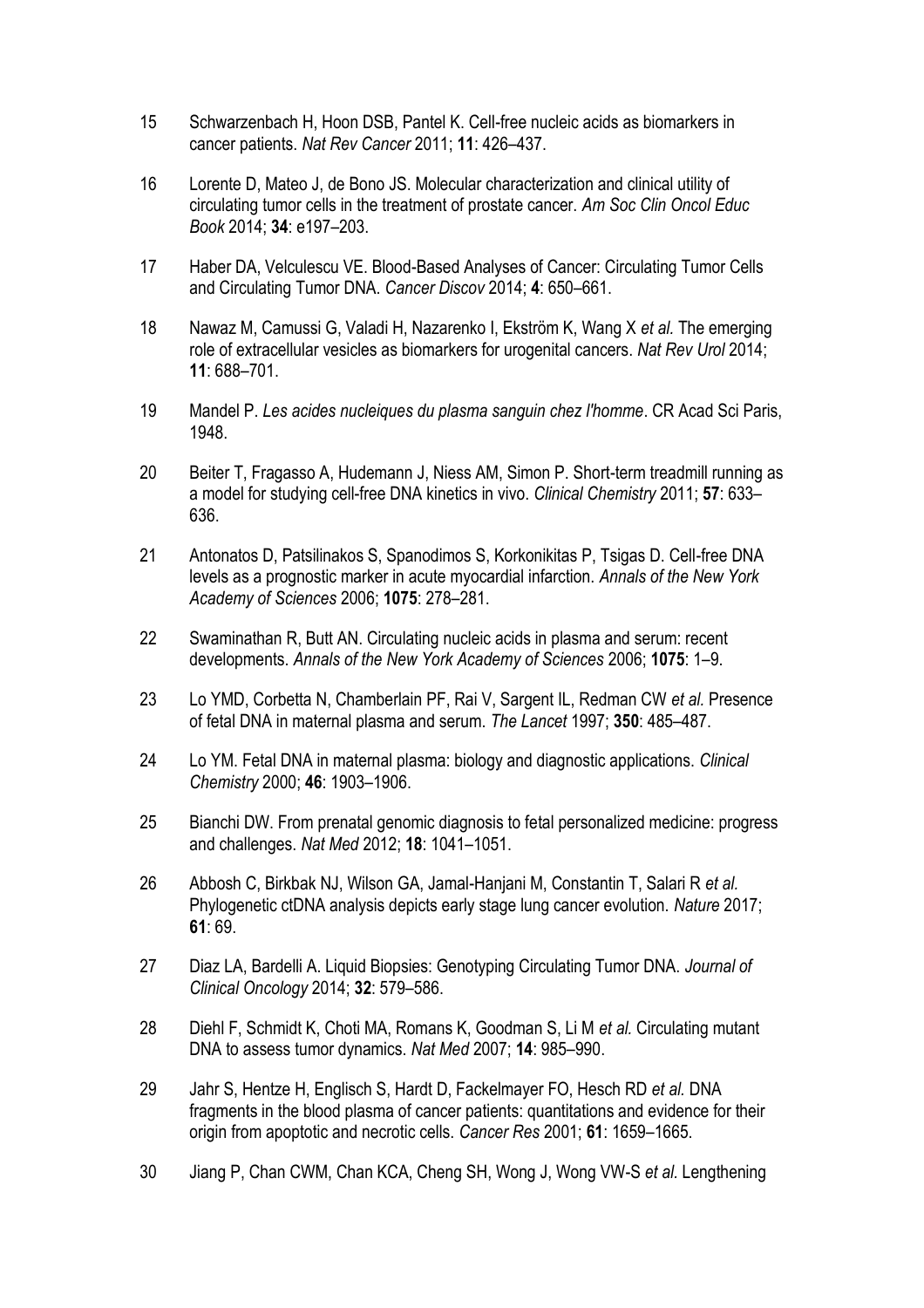and shortening of plasma DNA in hepatocellular carcinoma patients. *Proc Natl Acad Sci USA* 2015; **112**: E1317–25.

- 31 Lo YMD, Chan KCA, Sun H, Chen EZ, Jiang P, Lun FMF *et al.* Maternal plasma DNA sequencing reveals the genome-wide genetic and mutational profile of the fetus. *Sci Transl Med* 2010; **2**: 61ra91–61ra91.
- 32 Snyder MW, Kircher M, Hill AJ, Daza RM, Shendure J. Cell-free DNA Comprises an In Vivo Nucleosome Footprint that Informs Its Tissues-Of-Origin. *Cell* 2016; **164**: 57–68.
- 33 Ivanov M, Baranova A, Butler T, Spellman P, Mileyko V. Non-random fragmentation patterns in circulating cell-free DNA reflect epigenetic regulation. *BMC Genomics* 2015; **16 Suppl 13**: S1.
- 34 Schwarzenbach H, Müller V, Milde-Langosch K, Steinbach B, Pantel K. Evaluation of cell-free tumour DNA and RNA in patients with breast cancer and benign breast disease. *Molecular BioSystems* 2011; **7**: 2848–2854.
- 35 Sozzi G, Conte D, Leon M, Cirincione R, Roz L, Ratcliffe C *et al.* Quantification of Free Circulating DNA As a Diagnostic Marker in Lung Cancer. *J Clin Oncol* 2003; **21**: 3902– 3908.
- 36 Conteduca V, Wetterskog D, Sharabiani MTA, Grande E, Fernandez-Perez MP, Jayaram A *et al.* Androgen receptor gene status in plasma DNA associates with worse outcome on enzalutamide or abiraterone for castration-resistant prostate cancer: a multi-institution correlative biomarker study. *Ann Oncol* 2017; : 1–9.
- 37 De Mattos-Arruda L, Mayor R, Ng CKY, Weigelt B, nez-Ricarte FMI, Torrejon D *et al.* Cerebrospinal fluid-derived circulating tumour DNA better represents the genomic alterations of brain tumours than plasma. *Nat Comms* 2015; **6**: 1–6.
- 38 Lu T, Li J. Clinical applications of urinary cell-free DNA in cancer: current insights and promising future. *Am J Cancer Res* 2017; **7**: 2318–2332.
- 39 Fleischhacker M, Schmidt B. Circulating nucleic acids (CNAs) and cancer—A survey. *Biochimica et Biophysica Acta (BBA) - Reviews on Cancer* 2007; **1775**: 181–232.
- 40 Dawson S-J, Tsui DWY, Murtaza M, Biggs H, Rueda OM, Chin S-F *et al.* Analysis of Circulating Tumor DNA to Monitor Metastatic Breast Cancer. *N Engl J Med* 2013; **368**: 1199–1209.
- 41 Romanel A, Tandefelt DG, Conteduca V, Jayaram A, Casiraghi N, Wetterskog D *et al.* Plasma AR and abiraterone-resistant prostate cancer. *Sci Transl Med* 2015; **7**: 312re10.
- 42 Murtaza M, Dawson S-J, Tsui DWY, Gale D, Forshew T, Piskorz AM *et al.* Non-invasive analysis of acquired resistance to cancer therapy by sequencing of plasma DNA. *Nature* 2013; **497**: 108–112.
- 43 Vogelstein B, Kinzler KW. Digital PCR. *Proc Natl Acad Sci USA* 1999; **96**: 9236–9241.
- 44 Leary RJ, Kinde I, Diehl F, Schmidt K, Clouser C, Duncan C *et al.* Development of Personalized Tumor Biomarkers Using Massively Parallel Sequencing. *Sci Transl Med*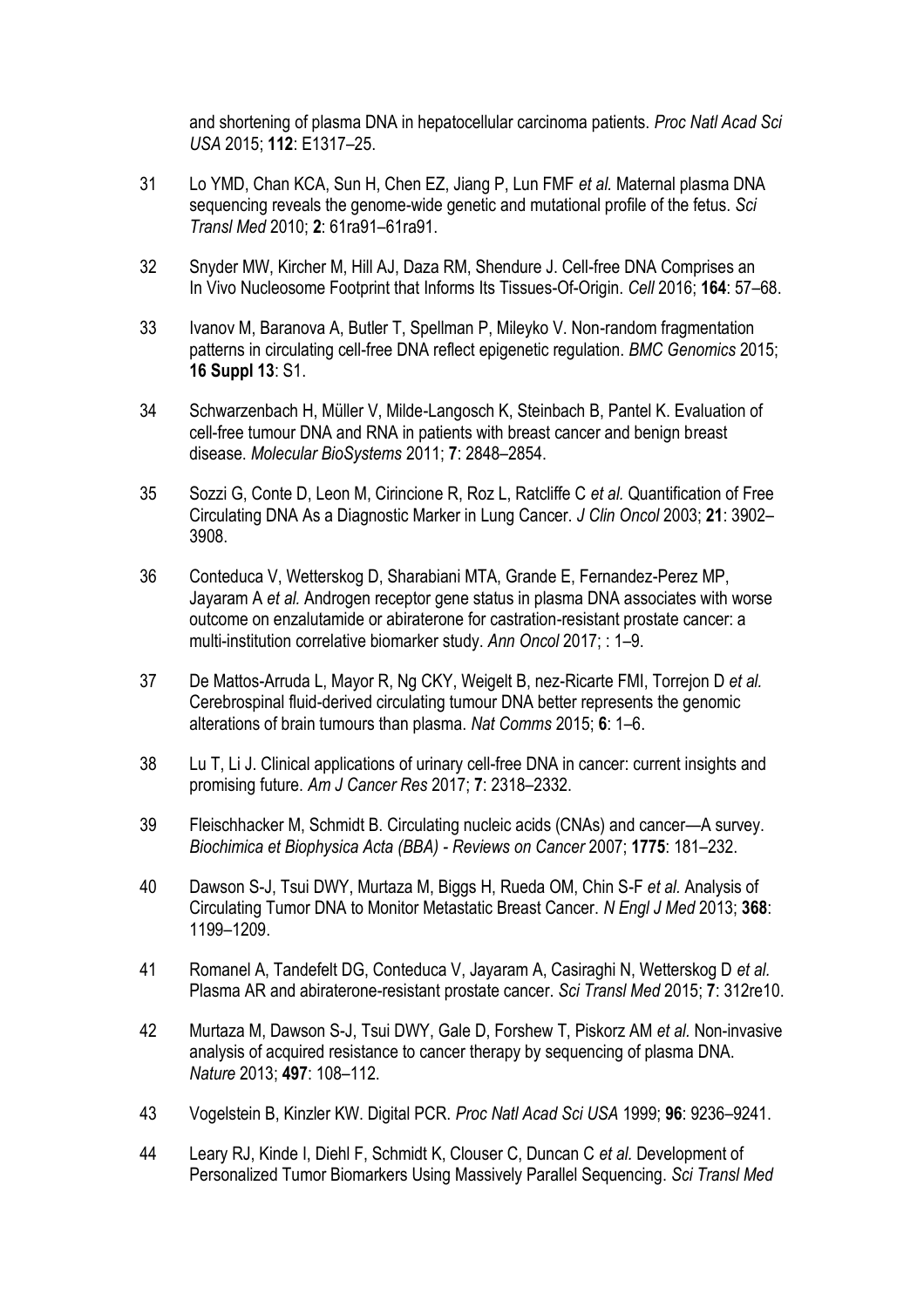2010; **2**: 20ra14–20ra14.

- 45 Leary RJ, Sausen M, Kinde I, Papadopoulos N, Carpten JD, Craig D *et al.* Detection of Chromosomal Alterations in the Circulation of Cancer Patients with Whole-Genome Sequencing. *Sci Transl Med* 2012; **4**: 162ra154–162ra154.
- 46 Carreira S, Romanel A, Goodall J, Grist E, Ferraldeschi R, Miranda S *et al.* Tumor clone dynamics in lethal prostate cancer. *Sci Transl Med* 2014; **6**: 254ra125–254ra125.
- 47 De Laere B, van Dam P-J, Whitington T, Mayrhofer M, Diaz EH, Van den Eynden G *et al.* Comprehensive Profiling of the Androgen Receptor in Liquid Biopsies from Castration-resistant Prostate Cancer Reveals Novel Intra-AR Structural Variation and Splice Variant Expression Patterns. *Eur Urol* 2017; : 1–9.
- 48 Newman AM, Lovejoy AF, Klass DM, Kurtz DM, Chabon JJ, Scherer F *et al.* Integrated digital error suppression for improved detection of circulating tumor DNA. *Nature Biotechnology* 2016; **34**: 547–555.
- 49 Seed G, Yuan W, Mateo J, Carreira S, Bertan C, Lambros M *et al.* Gene Copy Number Estimation from Targeted Next-Generation Sequencing of Prostate Cancer Biopsies: Analytic Validation and Clinical Qualification. *Clin Cancer Res* 2017; **23**: 6070–6077.
- 50 Goodall J, Mateo J, Yuan W, Mossop H, Porta N, Miranda S *et al.* Circulating Free DNA to Guide Prostate Cancer Treatment with PARP Inhibition. *Cancer Discov* 2017; : 1–13.
- 51 Quigley D, Alumkal JJ, Wyatt AW, Kothari V, Foye A, Lloyd P *et al.* Analysis of Circulating Cell-Free DNA Identifies Multiclonal Heterogeneity of BRCA2Reversion Mutations Associated with Resistance to PARP Inhibitors. *Cancer Discov* 2017; : 1–8.
- 52 Grasso CS, Wu Y-M, Robinson DR, Cao X, Dhanasekaran SM, Khan AP *et al.* The mutational landscape of lethal castration-resistant prostate cancer. *Nature* 2012; **487**: 239–243.
- 53 Abida W, Armenia J, Gopalan A, Brennan R, Walsh M, Barron D *et al.* Prospective Genomic Profiling of Prostate Cancer Across Disease States Reveals Germline and Somatic Alterations That May Affect Clinical Decision Making. *JCO Precis Oncol* 2017; **2017**: 1–16.
- 54 Network TCGAR, Abeshouse A, Ahn J, Akbani R, Ally A, Amin S *et al.* The Molecular Taxonomy of Primary Prostate Cancer. *Cell* 2015; **163**: 1011–1025.
- 55 Fraser M, Sabelnykova VY, Yamaguchi TN, Heisler LE, Livingstone J, Huang V *et al.* Genomic hallmarks of localized, non-indolent prostate cancer. *Nature* 2017; **541**: 359– 364.
- 56 Richter E, Srivastava S, Dobi A. Androgen receptor and prostate cancer. *Prostate Cancer Prostatic Dis* 2007; **10**: 114–118.
- 57 Stanbrough M, Bubley GJ, Ross K, Golub TR, Rubin MA, Penning TM *et al.* Increased expression of genes converting adrenal androgens to testosterone in androgenindependent prostate cancer. *Cancer Res* 2006; **66**: 2815–2825.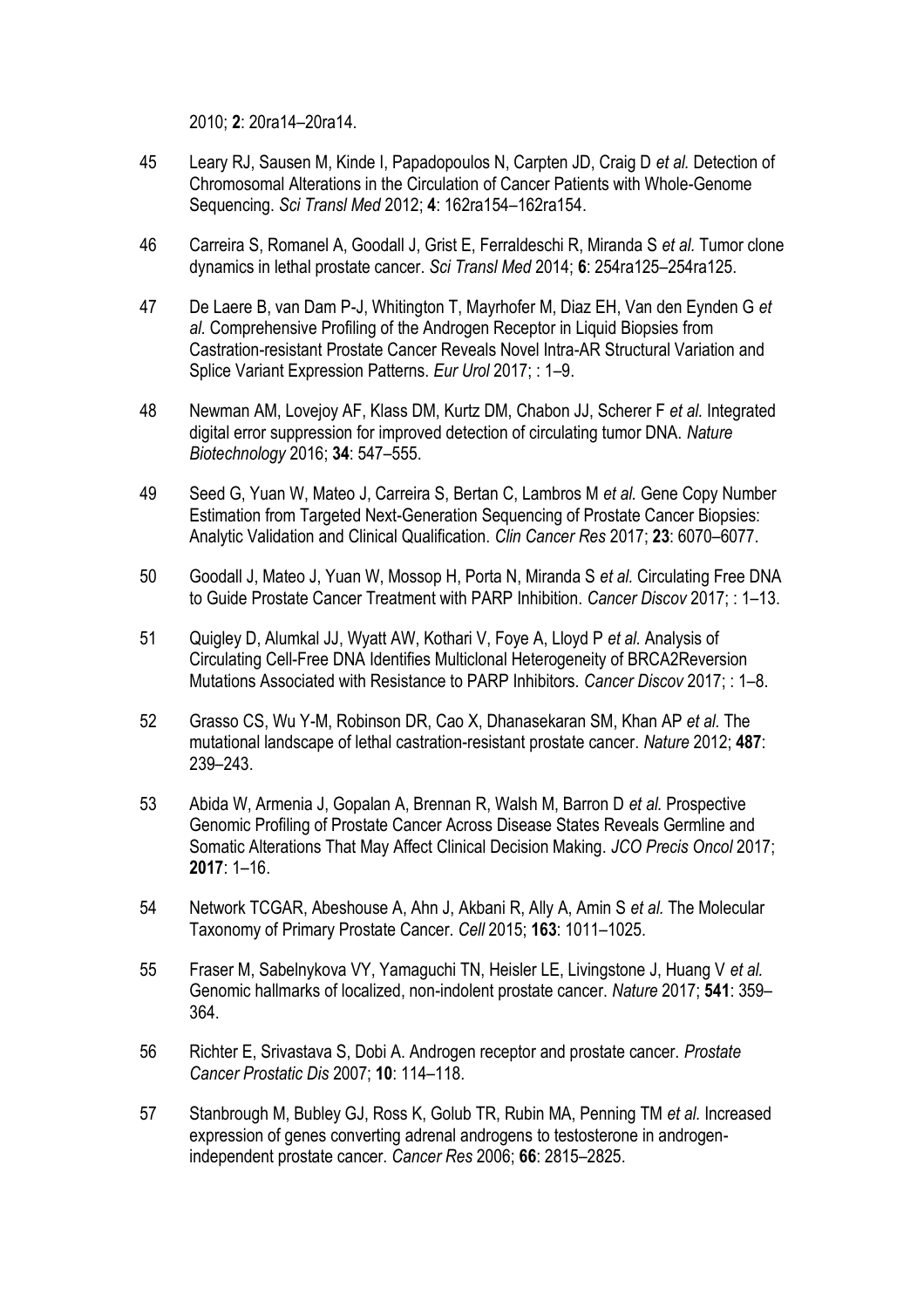- 58 Heinlein CA, Chang C. Androgen Receptor in Prostate Cancer. *Endocrine Reviews* 2004; **25**: 276–308.
- 59 Network TCGAR, Abeshouse A, Ahn J, Akbani R, Ally A, Amin S *et al.* The Molecular Taxonomy of Primary Prostate Cancer. *Cell* 2015; **163**: 1011–1025.
- 60 Tran C, Ouk S, Clegg NJ, Chen Y, Watson PA, Arora V *et al.* Development of a secondgeneration antiandrogen for treatment of advanced prostate cancer. *Science* 2009; **324**: 787–790.
- 61 Annala M, Vandekerkhove G, Khalaf D, Taavitsainen S, Beja K, Warner EW *et al.* Circulating Tumor DNA Genomics Correlate with Resistance to Abiraterone and Enzalutamide in Prostate Cancer. *Cancer Discov* 2018; **8**: 444–457.
- 62 Taplin ME, Bubley GJ, Shuster TD, Frantz ME, Spooner AE, Ogata GK *et al.* Mutation of the androgen-receptor gene in metastatic androgen-independent prostate cancer. *N Engl J Med* 1995; **332**: 1393–1398.
- 63 Tan J, Sharief Y, Hamil KG, Gregory CW, Zang DY, Sar M *et al.* Dehydroepiandrosterone activates mutant androgen receptors expressed in the androgen-dependent human prostate cancer xenograft CWR22 and LNCaP cells. *Mol Endocrinol* 1997; **11**: 450–459.
- 64 Azad AA, Volik SV, Wyatt AW, Haegert A, Le Bihan S, Bell RH *et al.* Androgen Receptor Gene Aberrations in Circulating Cell-Free DNA: Biomarkers of Therapeutic Resistance in Castration-Resistant Prostate Cancer. *Clinical Cancer Research* 2015; **21**: 2315–2324.
- 65 Chen EJ, Sowalsky AG, Gao S, Cai C, Voznesensky O, Schaefer R *et al.* Abiraterone Treatment in Castration-Resistant Prostate Cancer Selects for Progesterone Responsive Mutant Androgen Receptors. *Clinical Cancer Research* 2015; **21**: 1273– 1280.
- 66 Balbas MD, Evans MJ, Hosfield DJ, Wongvipat J, Arora VK, Watson PA *et al.* Overcoming mutation-based resistance to antiandrogens with rational drug design. *eLife* 2013; **2**. doi:10.7554/eLife.00499.041.
- 67 Joseph JD, Lu N, Qian J, Sensintaffar J, Shao G, Brigham D *et al.* A Clinically Relevant Androgen Receptor Mutation Confers Resistance to Second-Generation Antiandrogens Enzalutamide and ARN-509. *Cancer Discov* 2013; **3**: 1020–1029.
- 68 Wyatt AW, Azad AA, Volik SV, Annala M, Beja K, McConeghy B *et al.* Genomic Alterations in Cell-Free DNA and Enzalutamide Resistance in Castration-Resistant Prostate Cancer. *JAMA Oncol* 2016; : 1–9.
- 69 Salvi S, Casadio V, Conteduca V, Lolli C, Gurioli G, Martignano F *et al.* Circulating AR copy number and outcome to enzalutamide in docetaxel-treated metastatic castrationresistant prostate cancer. *Oncotarget* 2016; **7**: 37839–37845.
- 70 Salvi S, Casadio V, Conteduca V, Burgio SL, Menna C, Bianchi E *et al.* Circulating cellfree AR and CYP17A1 copy number variations may associate with outcome of metastatic castration-resistant prostate cancer patients treated with abiraterone. *Br J*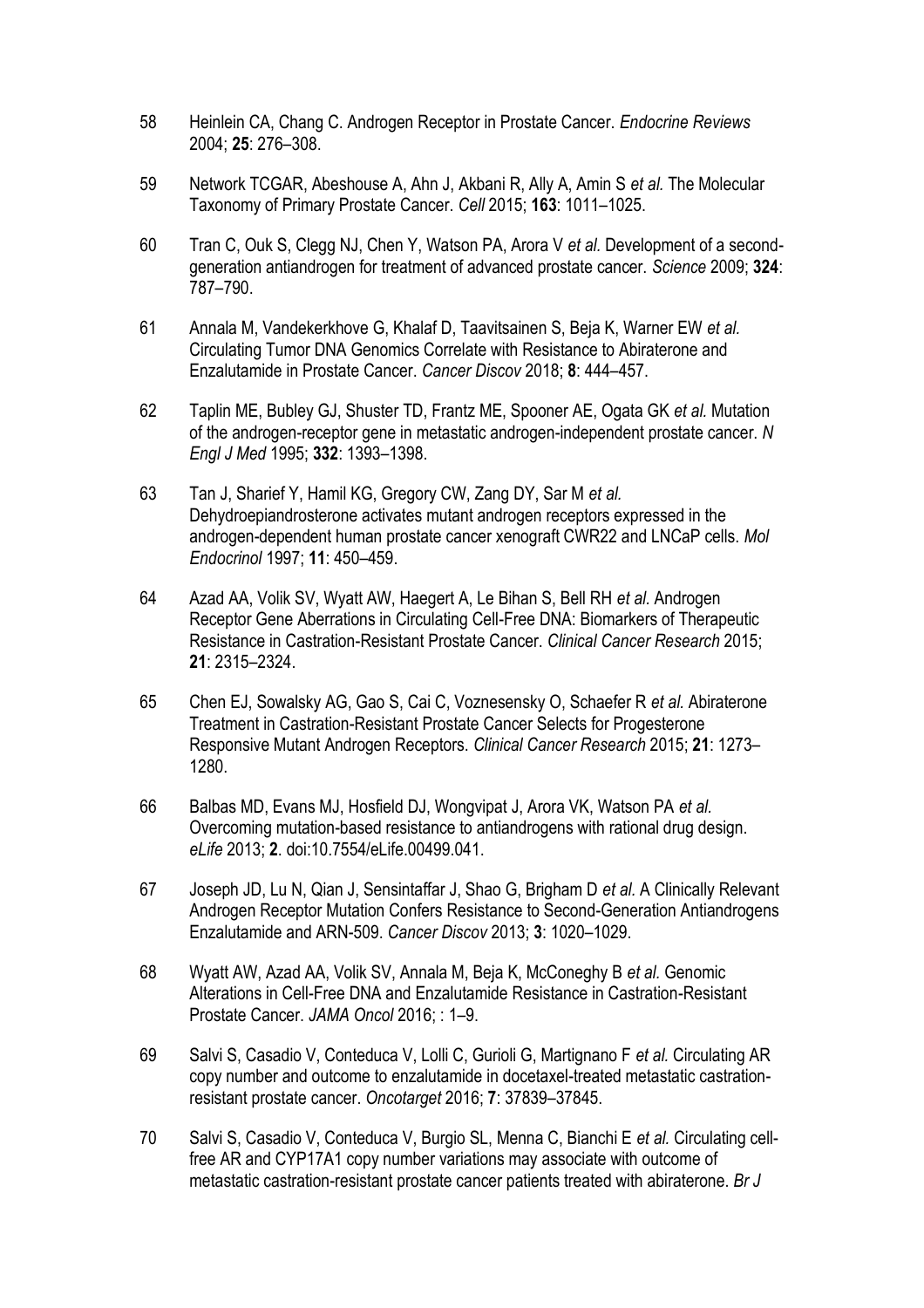*Cancer* 2015; **112**: 1717–1724.

- 71 Molina A, Rathkopf DE, Fizazi K, Kantoff PW, Li J, Azad AA *et al.* A prognostic index model for predicting overall survival in patients with metastatic castration-resistant prostate cancer treated with abiraterone acetate after docetaxel. *Ann Oncol* 2016; **27**: 454–460.
- 72 Halabi S, Lin CY, Kelly WK, Fizazi KS, Moul JW, Kaplan EB *et al.* Updated Prognostic Model for Predicting Overall Survival in First-Line Chemotherapy for Patients With Metastatic Castration-Resistant Prostate Cancer. *Journal of Clinical Oncology* 2014; **32**: 671–677.
- 73 Scher HI, Heller G, Molina A, Attard G, Danila DC, Jia X *et al.* Circulating Tumor Cell Biomarker Panel As an Individual-Level Surrogate for Survival in Metastatic Castration-Resistant Prostate Cancer. *J Clin Oncol* 2015; **33**: 1348–1355.
- 74 Conteduca V, Wetterskog D, Jayaram A, Tandefelt DG, Salvi S, Lolli C *et al.* Clinical utility of digital droplet PCR to track plasma AR aberrations in castration-resistant prostate cancer patients. London, 2016, pp 1–1.
- 75 Jayaram A, Wetterskog D, Attard G. Plasma DNA and Metastatic Castration-Resistant Prostate Cancer: The Odyssey to a Clinical Biomarker Test. *Cancer Discov* 2018; **8**: 392–394.
- 76 Henzler C, Li Y, Yang R, McBride T, Ho Y, Sprenger C *et al.* Truncation and constitutive activation of the androgen receptor by diverse genomic rearrangements in prostate cancer. *Nat Comms* 2016; **7**: 1–12.
- 77 Castro E, Goh C, Olmos D, Saunders E, Leongamornlert D, Tymrakiewicz M *et al.* Germline BRCA Mutations Are Associated With Higher Risk of Nodal Involvement, Distant Metastasis, and Poor Survival Outcomes in Prostate Cancer. *Journal of Clinical Oncology* 2013; **31**: 1748–1757.
- 78 Fong PC, Boss DS, Yap TA, Tutt A, Wu P, Mergui-Roelvink M *et al.* Inhibition of poly(ADP-ribose) polymerase in tumors from BRCA mutation carriers. *N Engl J Med* 2009; **361**: 123–134.
- 79 Mateo J, Carreira S, Sandhu S, Miranda S, Mossop H, Perez-Lopez R *et al.* DNA-Repair Defects and Olaparib in Metastatic Prostate Cancer. *N Engl J Med* 2015; **373**: 1697–1708.
- 80 Cheng HH, Pritchard CC, Boyd T, Nelson PS, Montgomery B. Biallelic Inactivation of BRCA2 in Platinum-sensitive Metastatic Castration-resistant Prostate Cancer. *Eur Urol* 2016; **69**: 992–995.
- 81 Annala M, Struss WJ, Warner EW, Beja K, Vandekerkhove G, Wong A *et al.* Treatment Outcomes and Tumor Loss of Heterozygosity in Germline DNA Repair–deficient Prostate Cancer. *Eur Urol* 2017; **72**: 34–42.
- 82 Wyatt AW, Annala M, Aggarwal R, Beja K, Feng F, Youngren J *et al.* Concordance of Circulating Tumor DNA and Matched Metastatic Tissue Biopsy in Prostate Cancer. *J Natl Cancer Inst* 2017; **110**: 1–9.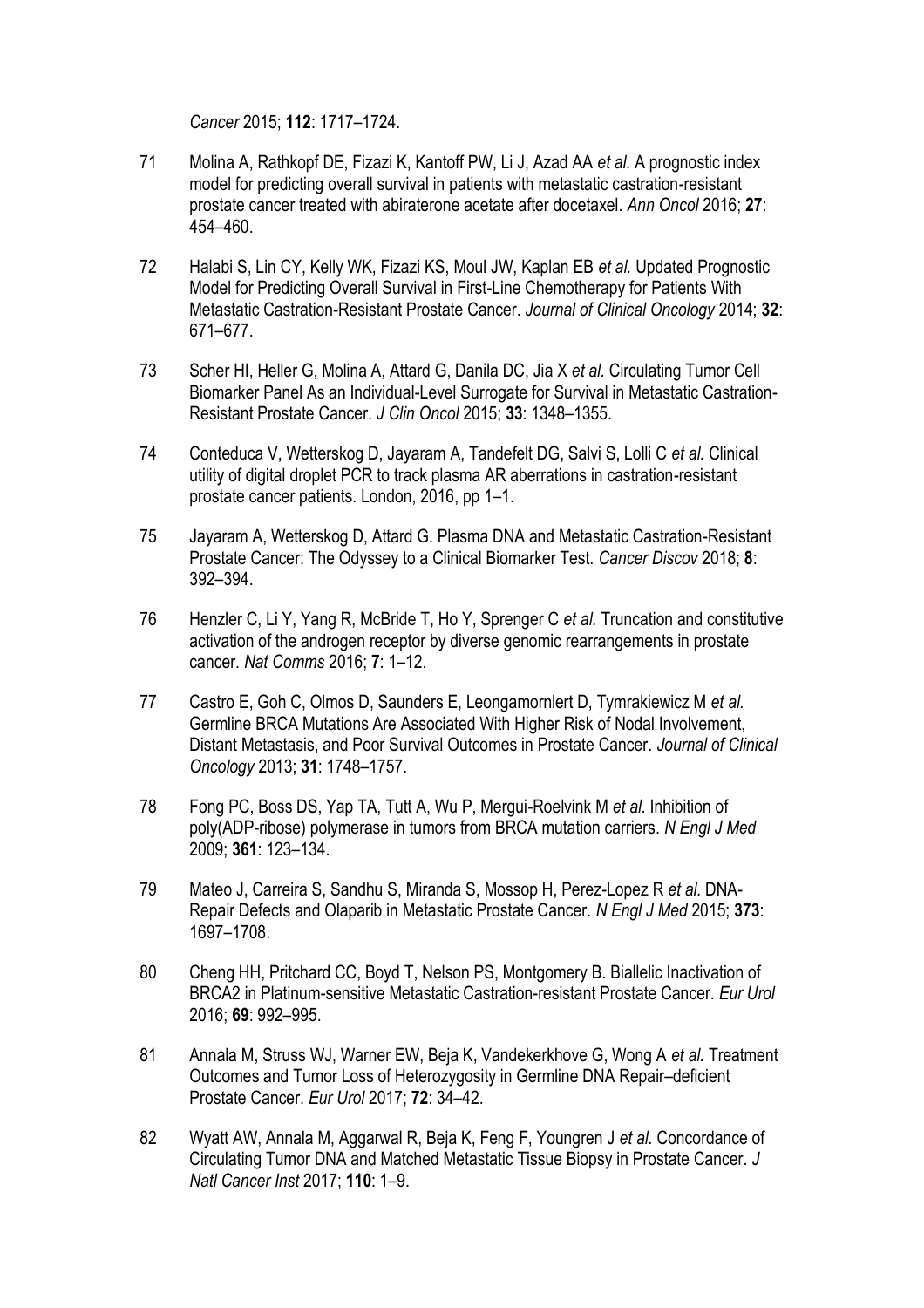- 83 Goodall J, Mateo J, Yuan W, Mossop H, Porta N, Miranda S *et al.* Circulating Cell-Free DNA to Guide Prostate Cancer Treatment with PARP Inhibition. *Cancer Discov* 2017; **7**: 1006–1017.
- 84 Norquist B, Wurz KA, Pennil CC, Garcia R, Gross J, Sakai W *et al.* Secondary Somatic Mutations Restoring BRCA1/2Predict Chemotherapy Resistance in Hereditary Ovarian Carcinomas. *J Clin Oncol* 2011; **29**: 3008–3015.
- 85 Afghahi A, Timms KM, Vinayak S, Jensen KC, Kurian AW, Carlson RW *et al.* Tumor BRCA1Reversion Mutation Arising during Neoadjuvant Platinum-Based Chemotherapy in Triple-Negative Breast Cancer Is Associated with Therapy Resistance. *Clin Cancer Res* 2017; **23**: 3365–3370.
- 86 Castro E, Laorden NR, Rodriguez JMP, del Pozo A, Sáez MI, Colmenero AM *et al.* LBA32PROREPAIR-B: A prospective cohort study of DNA repair defects in metastatic castration resistant prostate cancer (mCRPC). *Annals of Oncology* 2017; **28**. doi:10.1093/annonc/mdx440.025.
- 87 Mateo J, Cheng HH, Beltran H, Dolling D, Xu W, Pritchard CC *et al.* Clinical Outcome of Prostate Cancer Patients with Germline DNA Repair Mutations: Retrospective Analysis from an International Study. *Eur Urol* 2018; : 1–7.
- 88 Hussain M, Daignault-Newton S, Twardowski PW, Albany C, Stein MN, Kunju LP *et al.* Targeting Androgen Receptor and DNA Repair in Metastatic Castration-Resistant Prostate Cancer: Results From NCI 9012. *J Clin Oncol* 2018; **36**: 991–999.
- 89 Antonarakis ES, Lu C, Luber B, Liang C, Wang H, Chen Y *et al.* Germline DNA-repair Gene Mutations and Outcomes in Men with Metastatic Castration-resistant Prostate Cancer Receiving First-line Abiraterone and Enzalutamide. *Eur Urol* 2018; : 1–8.
- 90 Mu P, Zhang Z, Benelli M, Karthaus WR, Hoover E, Chen C-C *et al.* SOX2 promotes lineage plasticity and antiandrogen resistance in TP53- and RB1-deficient prostate cancer. *Science* 2017; **355**: 84–88.
- 91 Ku S-Y, Rosario S, Wang Y, Mu P, Seshadri M, Goodrich ZW *et al.* Rb1 and Trp53 cooperate to suppress prostate cancer lineage plasticity, metastasis, and antiandrogen resistance. *Science* 2017; **355**: 78–83.
- 92 Lunardi A, Ala U, Epping MT, Salmena L, Clohessy JG, Webster KA *et al.* A co-clinical approach identifies mechanisms and potential therapies for androgen deprivation resistance in prostate cancer. *Nat Genet* 2013. doi:10.1038/ng.2650.
- 93 Ulz P, Belic J, Graf R, Auer M, Lafer I, Fischereder K *et al.* Whole-genome plasma sequencing reveals focal amplifications as a driving force in metastatic prostate cancer. *Nat Comms* 2016; **7**: 12008–12.
- 94 Carver BS, Chapinski C, Wongvipat J, Hieronymus H, Chen Y, Chandarlapaty S *et al.* Reciprocal Feedback Regulation of PI3K and Androgen Receptor Signaling in PTEN-Deficient Prostate Cancer. *Cancer Cell* 2011; **19**: 575–586.
- 95 de Bono JS, De Giorgi U, Massard C, Bracarda S, Rodrigues DN, Kocak I *et al.* PTEN loss as a predictive biomarker for the Akt inhibitor ipatasertib combined with abiraterone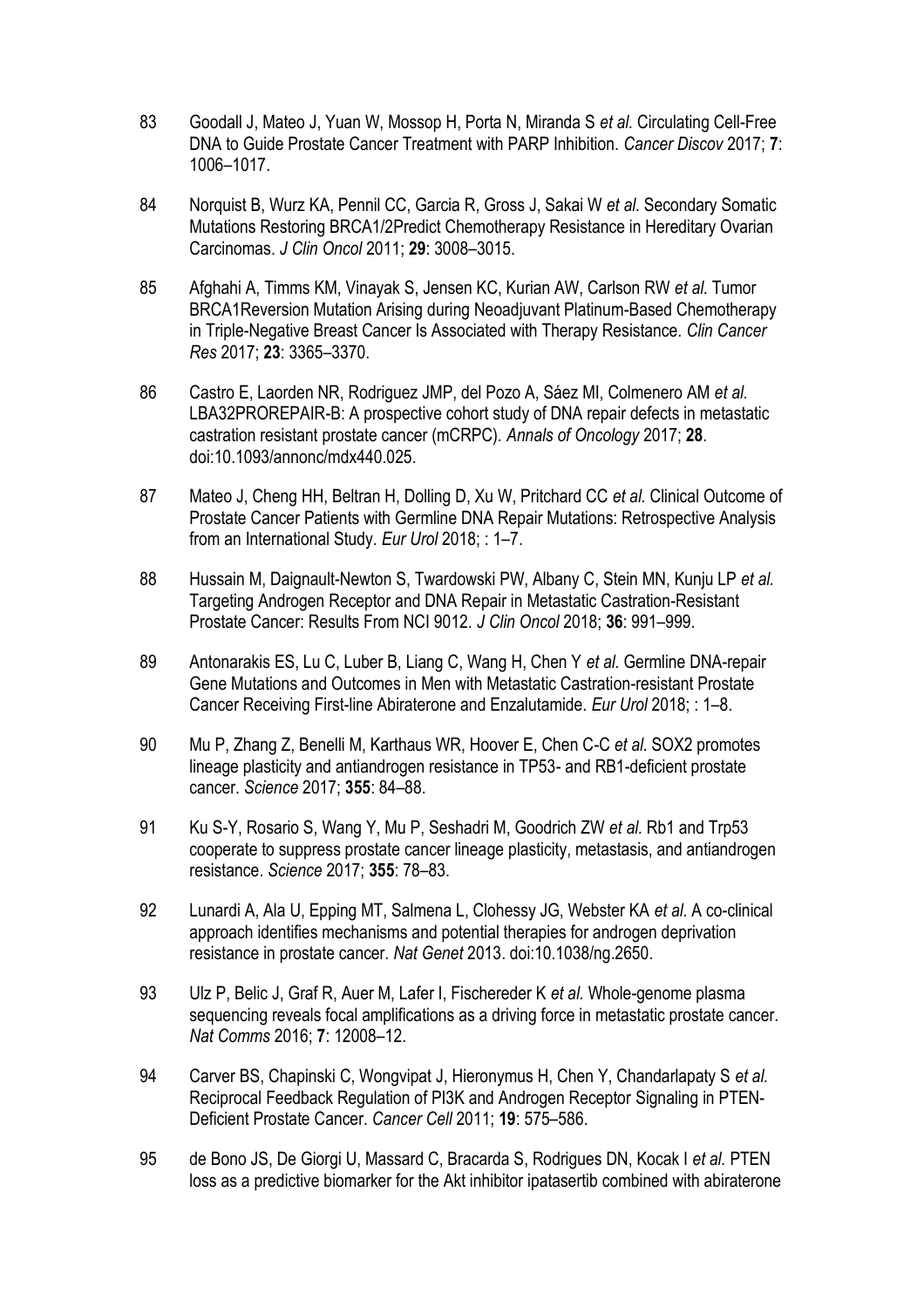acetate in patients with metastatic castration-resistant prostate cancer (mCRPC). *Annals of Oncology* 2016; **27**. doi:10.1093/annonc/mdw372.02.

- 96 Annala M, Vandekerkhove G, Khalaf D, Taavitsainen S, Beja K, Warner EW *et al.* Circulating tumor DNA genomics correlate with resistance to abiraterone and enzalutamide in prostate cancer. *Cancer Discov* 2018; : CD–17–0937–31.
- 97 Le DT, Durham JN, Smith KN, Wang H, Bartlett BR, Aulakh LK *et al.* Mismatch repair deficiency predicts response of solid tumors to PD-1 blockade. *Science* 2017; **357**: 409–413.
- 98 Gonzalez Billalabeitia E, Seitzer N, Song SJ, Song MS, Patnaik A, Liu X-S *et al.* Vulnerabilities of PTEN-TP53-deficient prostate cancers to compound PARP-PI3K inhibition. *Cancer Discov* 2014; **4**: 896–904.
- 99 Patnaik A, Swanson KD, Csizmadia E, Solanki A, Landon-Brace N, Gehring MP *et al.* Cabozantinib Eradicates Advanced Murine Prostate Cancer by Activating Antitumor Innate Immunity. *Cancer Discov* 2017; **7**: 750–765.
- 100 CHUN FKH, MULLER I, LANGE I, FRIEDRICH MG, Erbersdobler A, Karakiewicz PI *et al.* Circulating tumour-associated plasma DNA represents an independent and informative predictor of prostate cancer. *BJU International* 2006; **98**: 544–548.
- 101 Antonarakis ES, Lu C, Luber B, Wang H, Chen Y, Zhu Y *et al.* Clinical Significance of Androgen Receptor Splice Variant-7 mRNA Detection in Circulating Tumor Cells of Men With Metastatic Castration-Resistant Prostate Cancer Treated With First- and Second-Line Abiraterone and Enzalutamide. *J Clin Oncol* 2017; **35**: 2149–2156.
- 102 Scher HI, Lu D, Schreiber NA, Louw J, Graf RP, Vargas HA *et al.* Association of AR-V7 on Circulating Tumor Cells as a Treatment-Specific Biomarker With Outcomes and Survival in Castration-Resistant Prostate Cancer. *JAMA Oncol* 2016; **2**: 1441–10.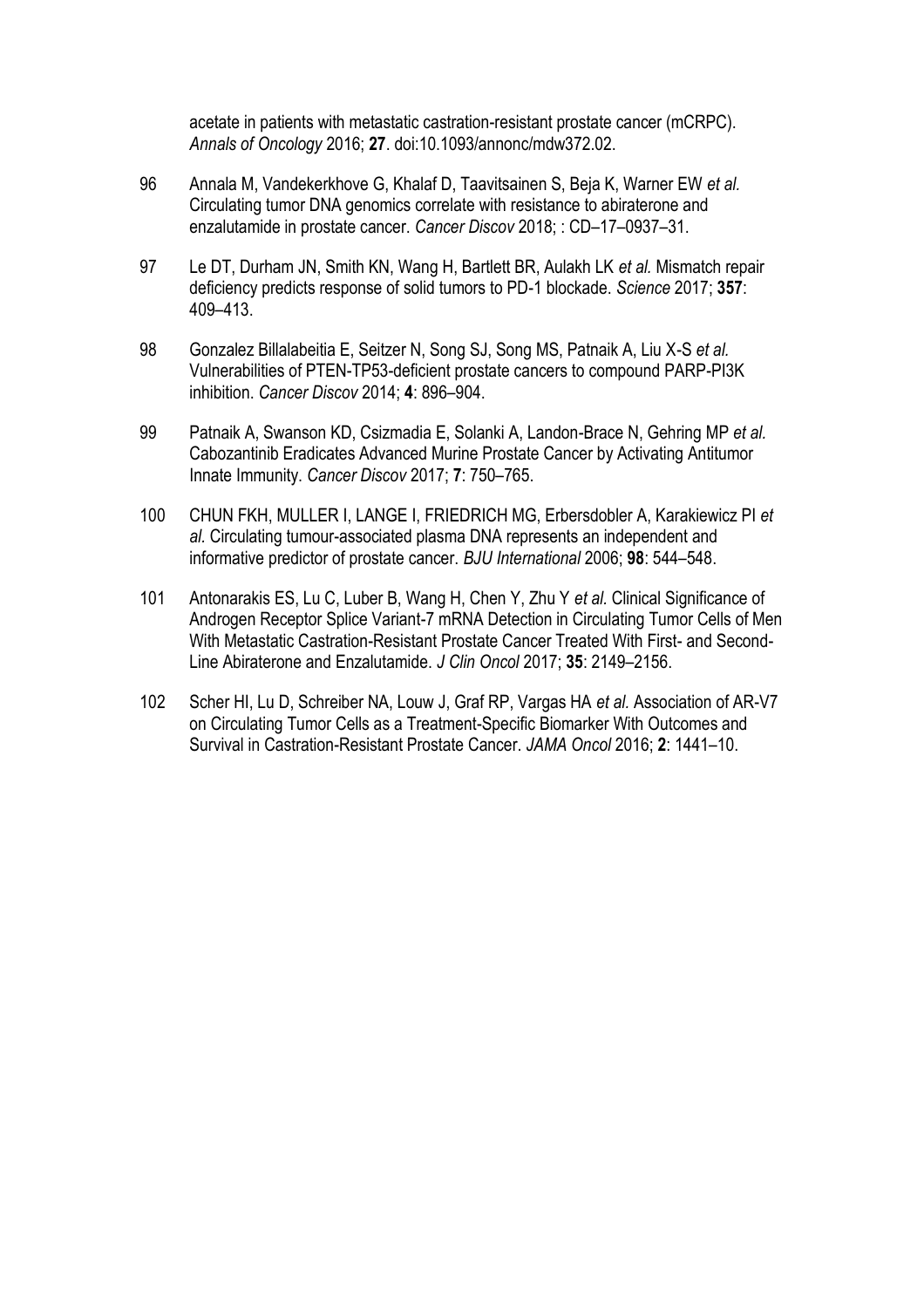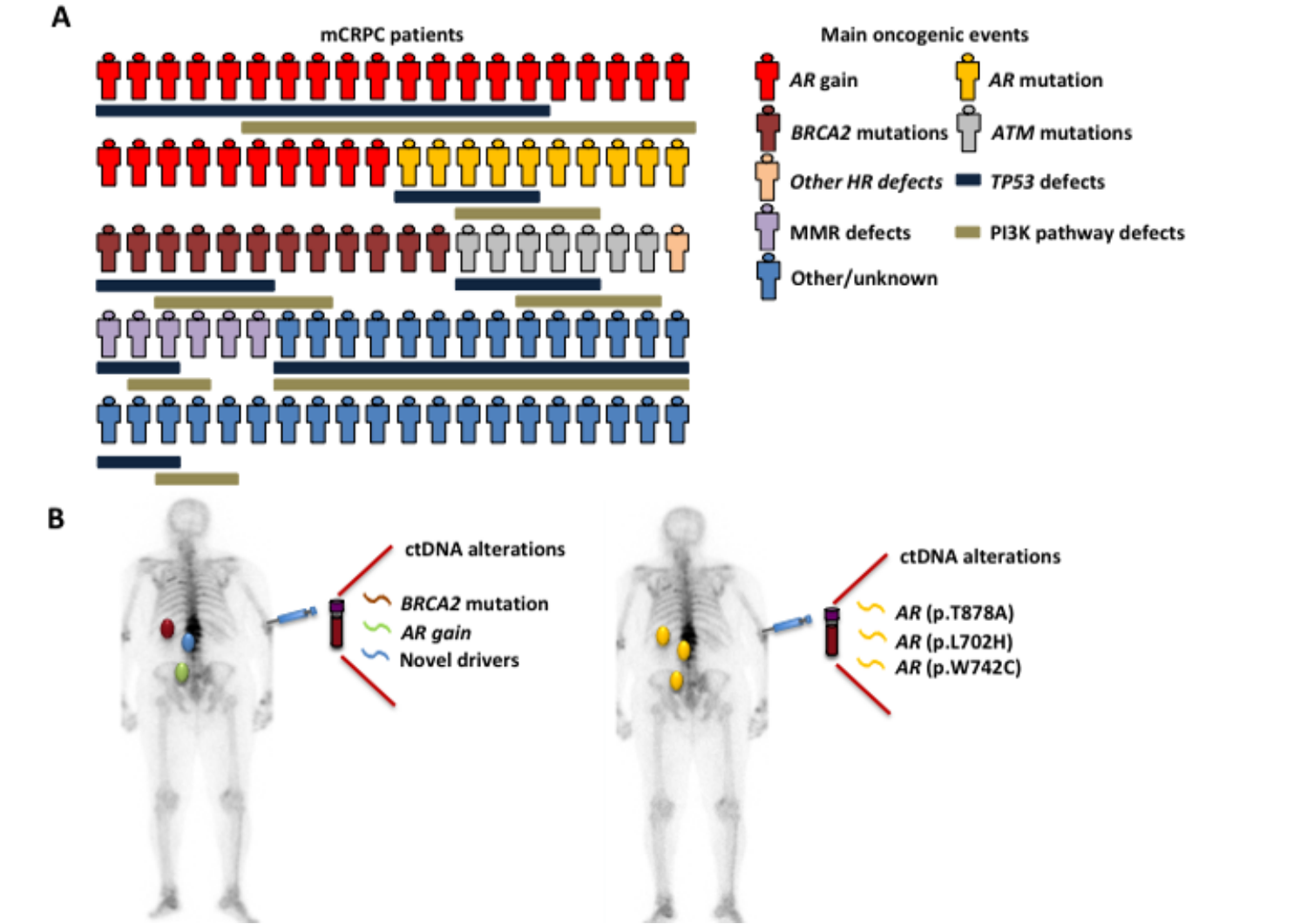